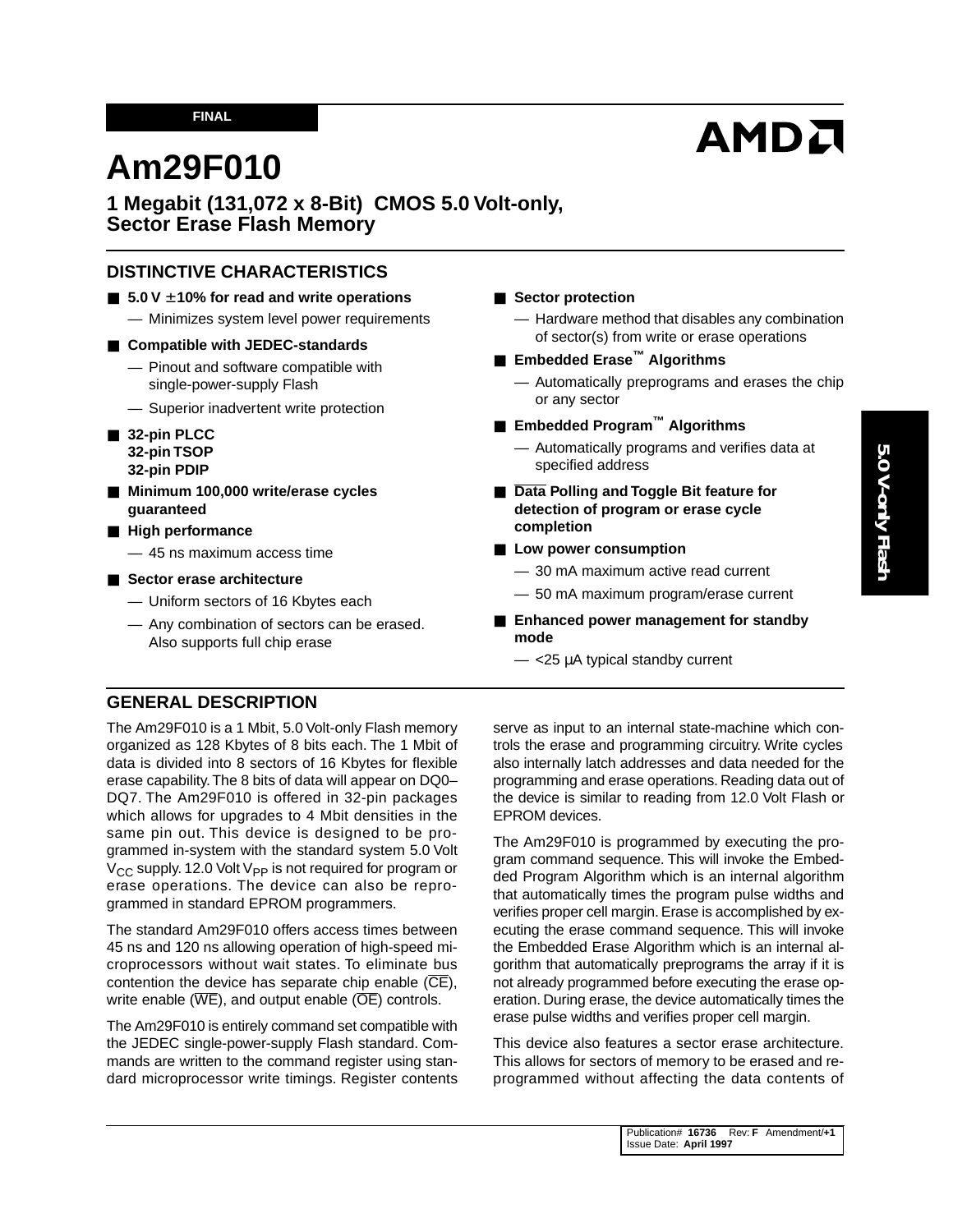# **AMDA**

other sectors. A sector is typically erased and verified within one second. The Am29F010 is erased when shipped from the factory.

The Am29F010 device also features hardware sector protection. This feature will disable both program and erase operations in any combination of eight sectors of memory.

The device features single 5.0 Volt power supply operation for both read and write functions. Internally generated and regulated voltages are provided for the program and erase operations. A low  $V_{CC}$  detector automatically inhibits write operations during power transitions. The end of program or erase is detected by the Data Polling of DQ7 or by the Toggle Bit (DQ6).Once the end of a program or erase cycle has been completed, the device automatically resets to the read mode.

AMD's Flash technology combines years of Flash memory manufacturing experience to produce the highest levels of quality, reliability and cost effectiveness. The Am29F010 memory electrically erases all bits within a sector simultaneously via Fowler-Nordheim tunneling. The bytes are programmed one byte at a time

using the EPROM programming mechanism of hot electron injection.

#### **Flexible Sector-Erase Architecture**

- Eight 16 Kbyte sectors
- Individual-sector or multiple-sector erase capability
- Sector protection is user definable

|                 |          | 1FFFFh        |
|-----------------|----------|---------------|
| SA7             | 16 Kbyte | 1BFFFh        |
| SA <sub>6</sub> | 16 Kbyte |               |
| SA <sub>5</sub> | 16 Kbyte | 17FFFh        |
|                 | 16 Kbyte | 13FFFh        |
| SA4             |          | <b>OFFFFh</b> |
| SA <sub>3</sub> | 16 Kbyte |               |
| SA <sub>2</sub> | 16 Kbyte | 0BFFFh        |
| SA <sub>1</sub> | 16 Kbyte | 07FFFh        |
|                 |          | 03FFFh        |
| SA <sub>0</sub> | 16 Kbyte |               |
|                 |          | 00000h        |

16736F-1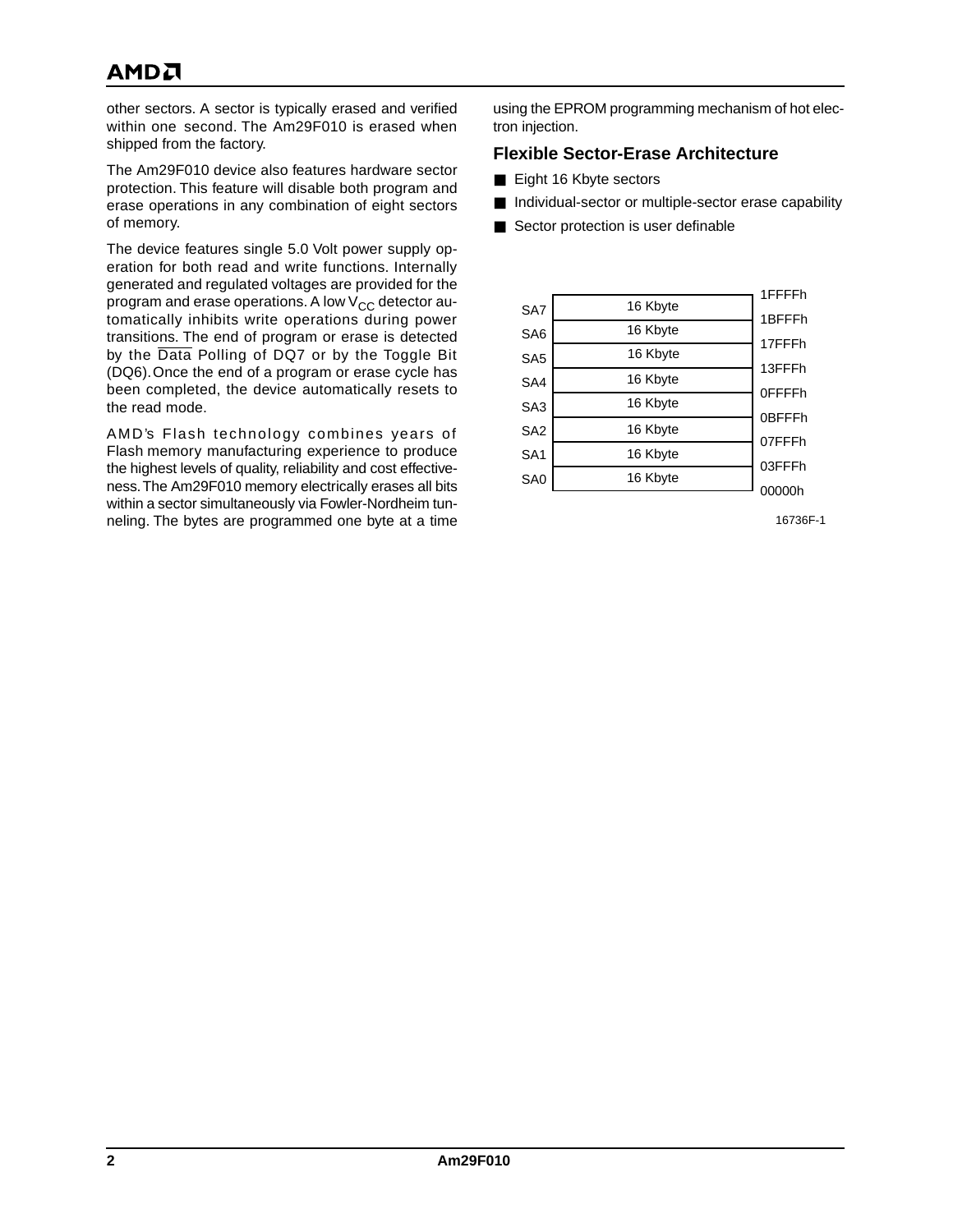## **PRODUCT SELECTOR GUIDE**

| <b>Family Part No:</b>                                           | Am29F010 |             |     |     |        |  |  |  |
|------------------------------------------------------------------|----------|-------------|-----|-----|--------|--|--|--|
| Ordering Part No: $V_{CC} = 5.0 V \pm 5\%$                       | -45      | $-55(P)$    |     |     |        |  |  |  |
| $V_{\text{CC}}$ = 5.0 V $\pm$ 10%                                |          | -55 (J,E,F) | -70 | -90 | $-120$ |  |  |  |
| Max Access Time (ns)                                             | 45       | 55          | 70  | 90  | 120    |  |  |  |
| $\vert \overline{\text{CE}} \,(\overline{\text{E}})$ Access (ns) | 45       | 55          | 70  | 90  | 120    |  |  |  |
| $\vert \overline{OE}$ ( $\overline{G}$ ) Access (ns)             | 25       | 30          | 30  | 35  | 50     |  |  |  |

## **BLOCK DIAGRAM**



5.0 V-only Flash **5.0 V-only Flash**

16736F-2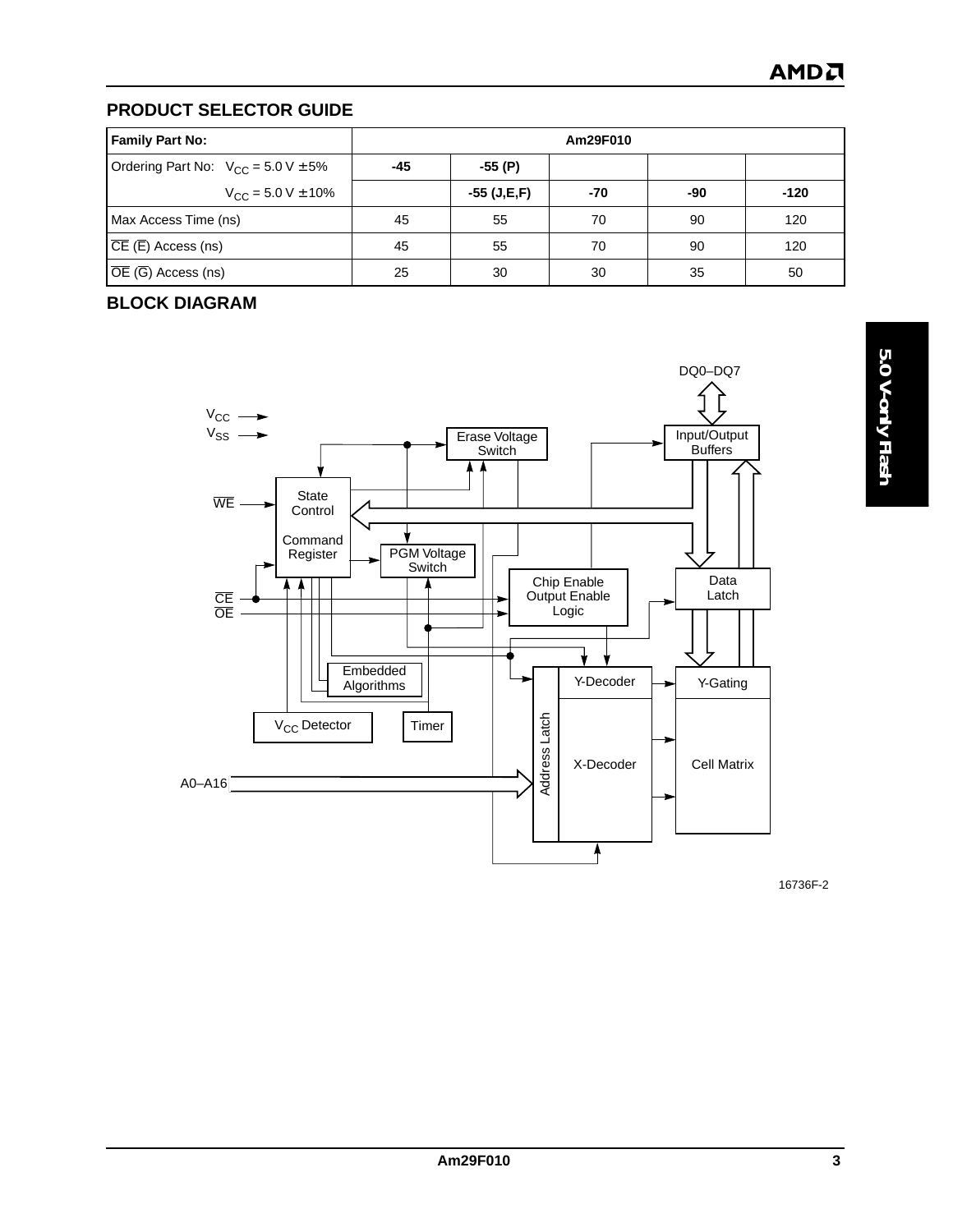## АМDЛ

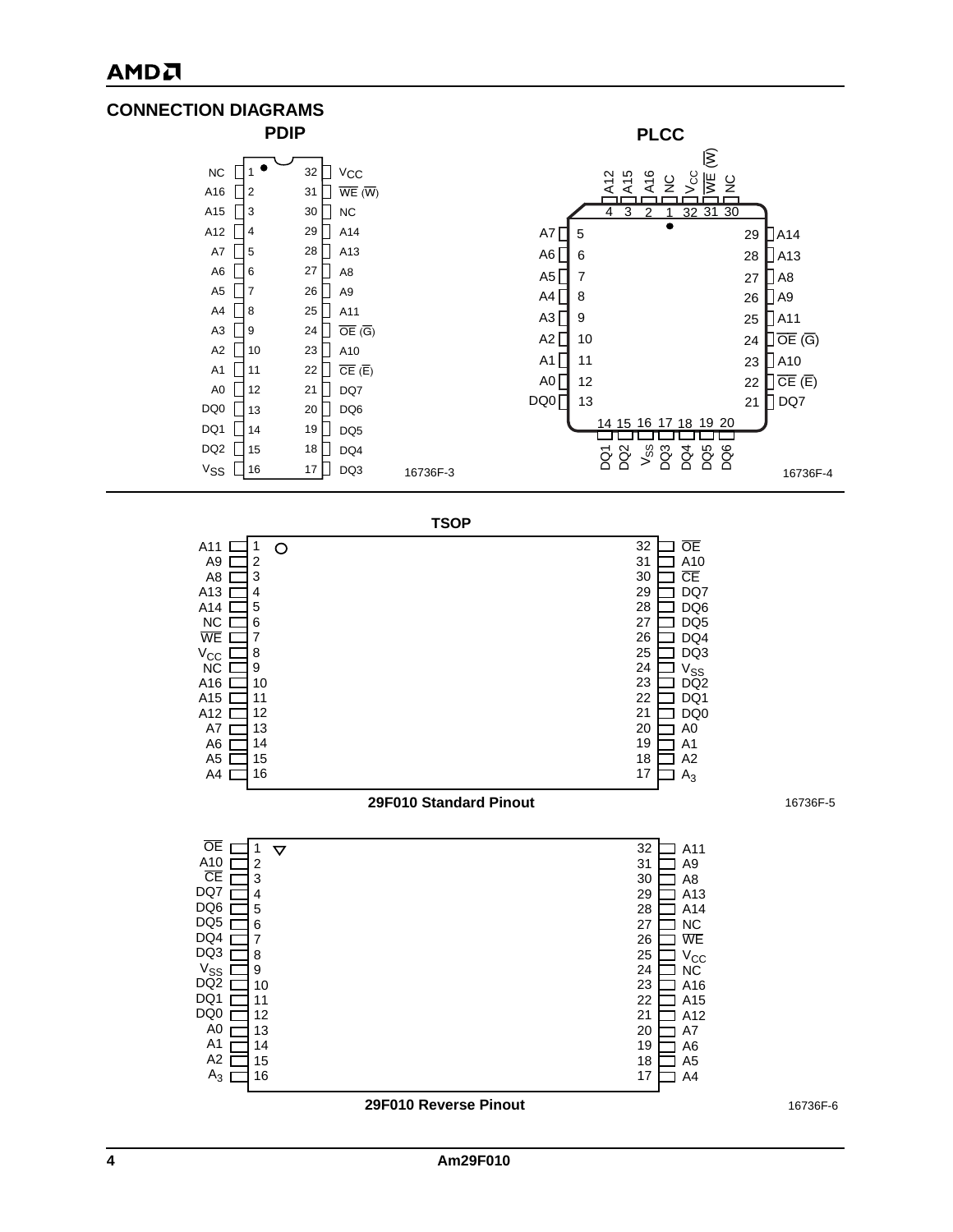## **PIN CONFIGURATION**

| $A0 - A16$             | $= 17$ Addresses                                                                                    |
|------------------------|-----------------------------------------------------------------------------------------------------|
| $\overline{\text{CE}}$ | $=$ Chip Enable                                                                                     |
| DQ0-DQ7                | $= 8$ Data Inputs/Outputs                                                                           |
| NC.                    | $=$ Pin Not Connected Internally                                                                    |
| ŌĒ                     | $=$ Output Enable                                                                                   |
| $V_{CC}$               | $= +5.0$ Volt Single-Power Supply<br>$(\pm 10\%$ for -55, -70, -90, -120) or<br>$(\pm 5\%$ for -45) |
| V <sub>SS</sub>        | $=$ Device Ground                                                                                   |
| $\overline{\text{WF}}$ | $=$ Write Enable                                                                                    |
|                        |                                                                                                     |



**LOGIC SYMBOL**

16736F-7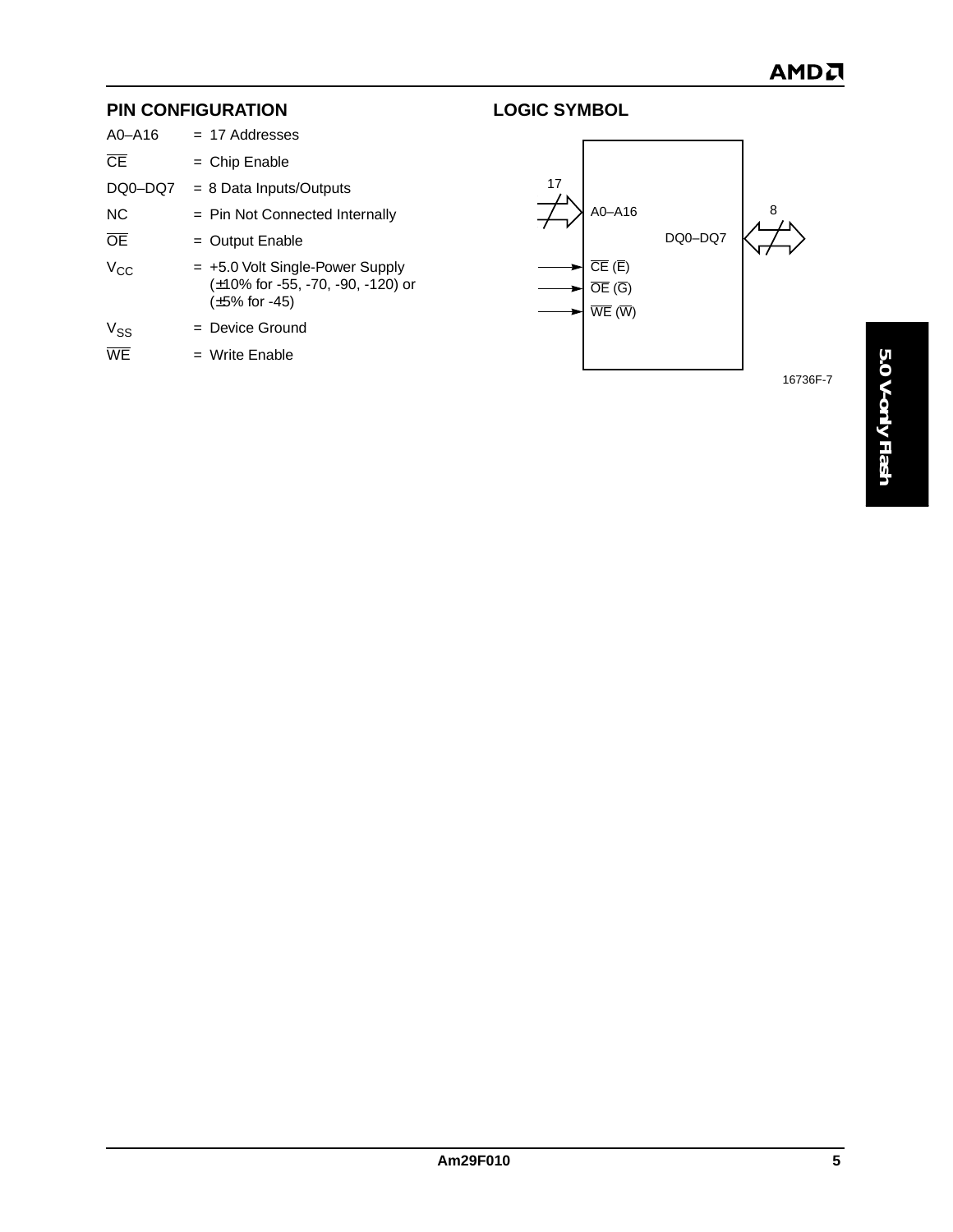## **ORDERING INFORMATION**

#### **Standard Products**

AMD standard products are available in several packages and operating ranges. The order number (Valid Combination) is formed by a combination of:



1 Megabit (128K x 8-Bit) CMOS Flash Memory 5.0 Volt-only Program and Erase

| <b>Valid Combinations</b>                  |                                                                                                                     |  |  |  |  |  |  |  |
|--------------------------------------------|---------------------------------------------------------------------------------------------------------------------|--|--|--|--|--|--|--|
| AM29F010-45<br>$V_{CC}$ = 5.0 V $\pm$ 5%   | PC. JC. EC. FC                                                                                                      |  |  |  |  |  |  |  |
| AM29F010-55<br>$V_{CC}$ = 5.0 V $\pm$ 5%   | PC5. PC5B. PI5. PI5B                                                                                                |  |  |  |  |  |  |  |
| AM29F010-55<br>$V_{CC}$ = 5.0 V ±10%       | JC, JCB, JI, JIB,<br>EC. ECB. EI. EIB.<br>FC. FCB. FI. FIB                                                          |  |  |  |  |  |  |  |
| AM29F010-70<br>AM29F010-90<br>AM29F010-120 | PC. PCB. PI. PIB. PE. PEB.<br>JC, JCB, JI, JIB, JE, JEB,<br>EC. ECB. EI. EIB. EE. EEB.<br>FC, FCB, FI, FIB, FE, FEB |  |  |  |  |  |  |  |

#### **Valid Combinations**

Valid Combinations list configurations planned to be supported in volume for this device. Consult the local AMD sales office to confirm availability of specific valid combinations and to check on newly released combinations.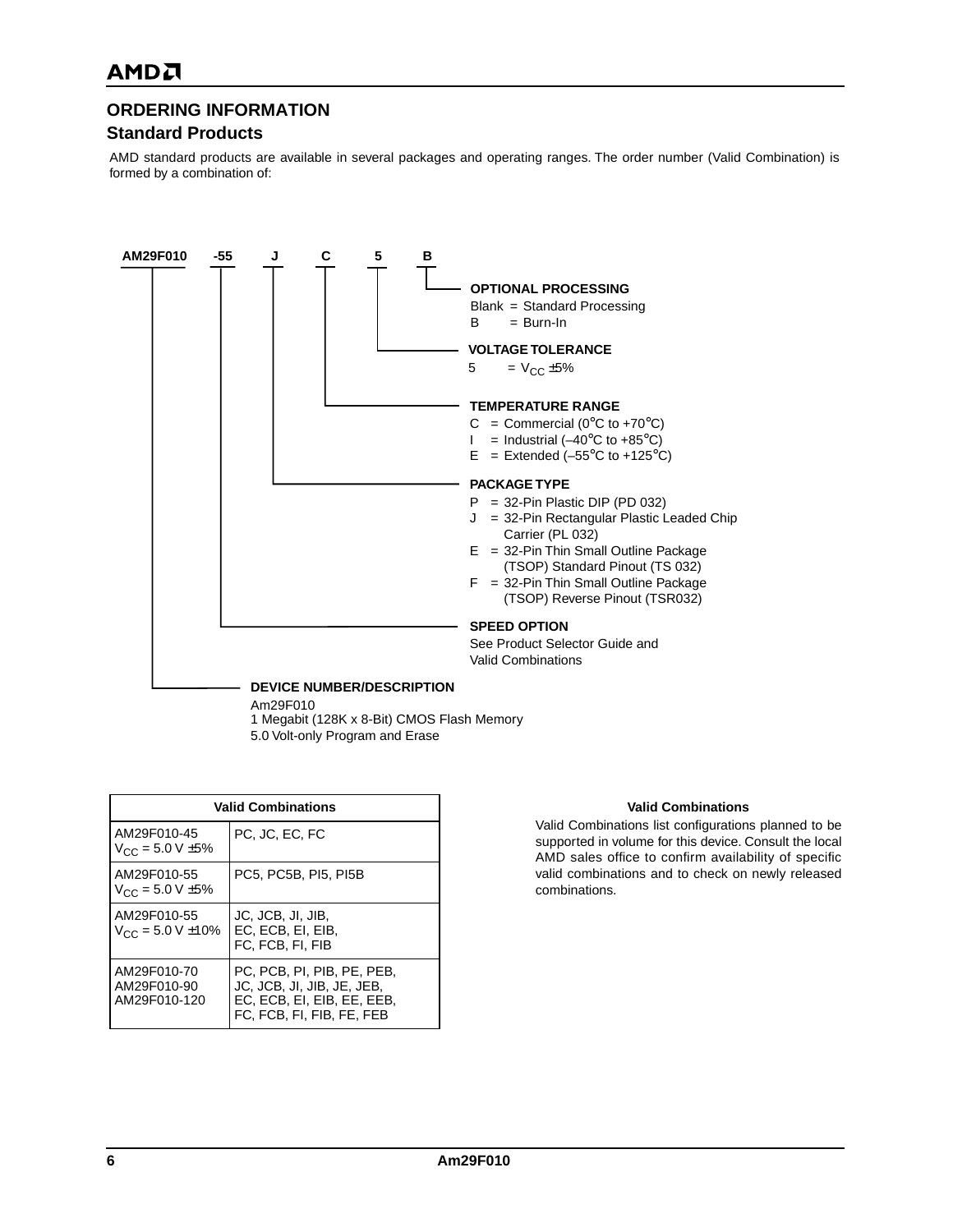## **Am29F010 User Bus Operations**

| Operation                       | CE | <b>OE</b> | <b>WE</b> | A0             | A <sub>1</sub> | A <sub>9</sub>  | <b>DQ0-DQ7</b>    |
|---------------------------------|----|-----------|-----------|----------------|----------------|-----------------|-------------------|
| Autoselect, AMD Manuf. Code (1) |    |           | Н         |                |                | $V_{ID}$        | Code              |
| Autoselect Device Code (1)      |    |           | H         | н              |                | $V_{ID}$        | Code              |
| Read                            |    |           | X         | A <sub>0</sub> | A <sub>1</sub> | A <sub>9</sub>  | $D_{\text{OUT}}$  |
| Standby                         | н  | X         | X         | X              | X              | X               | HIGH <sub>Z</sub> |
| Output Disable                  |    | Н         | н         | X              | X              | X               | HIGH Z            |
| Write                           |    | н         |           | A <sub>0</sub> | A <sub>1</sub> | A <sub>9</sub>  | $D_{IN}$          |
| Verify Sector Protect (2)       |    |           | H         |                | H              | V <sub>ID</sub> | Code              |

#### **Legend:**

 $L =$  logic 0, H = logic 1,  $X =$  Don't Care. See DC Characteristics for voltage levels.

#### **Notes:**

1. Manufacturer and device codes may also be accessed via a command register write sequence. Refer to Table 3.

2. Refer to the section on Sector Protection.

## **Read Mode**

The Am29F010 has two control functions which must be satisfied in order to obtain data at the outputs.  $\overline{\text{CE}}$  is the power control and should be used for device selection. OE is the output control and should be used to gate data to the output pins if the device is selected.

Address access time  $(t_{\text{ACC}})$  is equal to the delay from stable addresses to valid output data. The chip enable access time  $(t_{CE})$  is the delay from stable addresses and stable  $\overline{CE}$  to valid data at the output pins. The output enable access time is the delay from the falling edge of  $\overline{OE}$  to valid data at the output pins (assuming the addresses have been stable for at least  $t_{\text{ACC}}$ – $t_{\text{OE}}$  time).

#### **Standby Mode**

There are two ways to implement the standby mode on the Am29F010 device, both using the CE pin.

A CMOS standby mode is achieved with CE held at  $V_{\text{CC}}$   $\pm$  0.5 V. Under this condition the current is typically reduced to less than 25 µA. A TTL standby mode is achieved with  $\overline{CE}$  held at  $V_{\text{IH}}$ . Under this condition the current is typically reduced to 1 mA.

In the standby mode the outputs are in the high impedance state, independent of the OE input.

## **Output Disable**

With the  $\overline{OE}$  input at a logic high level  $(V_{H})$ , output from the device is disabled. This will cause the output pins to be in a high impedance state.

#### **Autoselect**

The autoselect mode allows the reading of a binary code from the device and will identify its manufacturer

and type. This mode is intended for use by programming equipment for the purpose of automatically matching the device to be programmed with its corresponding programming algorithm. This mode is functional over the entire temperature range of the device.

To activate this mode, the programming equipment must force  $V_{ID}$  (11.5 V to 12.5 V) on address pin A9.Two identifier bytes may then be sequenced from the device outputs by toggling address A0 from  $V_{\text{IL}}$  to  $V_{\text{IH}}$ . All addresses are don't cares except A0 and A1 (see Table 1).

The manufacturer and device codes may also be read via the command register, for instances when the Am29F010 is erased or programmed in a system without access to high voltage on the A9 pin. The command sequence is illustrated in Table 3 (see Autoselect Command Sequence).

Byte 0 (A0 =  $V_{\text{IL}}$ ) represents the manufacturer's code (AMD = 01H) and byte 1 (A0 =  $V_{H}$ ) the device identifier code for Am29F010 = 20H. These two bytes are given in the table below. All identifiers for manufacturer and device will exhibit odd parity with DQ7 defined as the parity bit. In order to read the proper device codes when executing the Autoselect, A1 must be  $V_{II}$  (see Table 1).

The autoselect mode also facilitates the determination of sector protection in the system. By performing a read operation at the address location XX02H with the higher order address bits A14, A15, and A16 set to the desired sector address, the device will return 01H for a protected sector and 00H for a non-protected sector.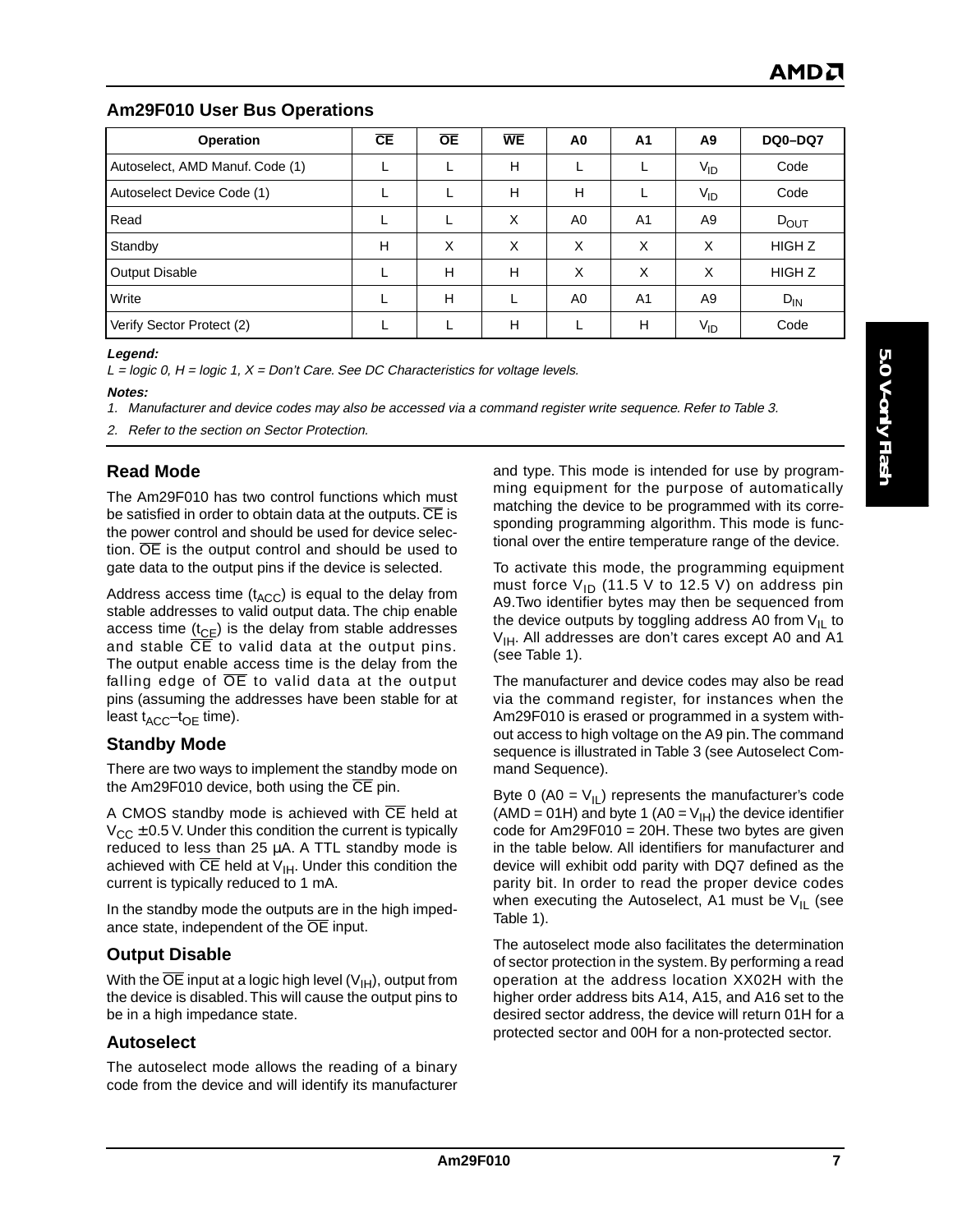| <b>Type</b>              | A14 to A16     |   | A1       | A0       | Code<br>(HEX)   | DQ7 | DQ6 | DQ <sub>5</sub> | DQ4 | DQ3 | DQ <sub>2</sub> | DQ <sub>1</sub> | DQ0 |   |
|--------------------------|----------------|---|----------|----------|-----------------|-----|-----|-----------------|-----|-----|-----------------|-----------------|-----|---|
| Manufacturer Code - AMD  | X              | Χ | X        | $V_{IL}$ | $V_{IL}$        | 01H | 0   |                 |     |     |                 | 0               | 0   |   |
| Am29F010 Device          | X              | X | X        | $V_{IL}$ | $V_{\text{IH}}$ | 20H | 0   |                 |     |     | 0               | 0               | 0   | 0 |
| <b>Sector Protection</b> | Sector Address |   | $V_{IH}$ | $V_{IL}$ | $01H^*$         |     |     |                 |     |     |                 | 0               |     |   |

**Table 1. Am29F010 Sector Protection Verify Autoselect Codes**

\*Outputs 01H at protected sector addresses

#### **Write**

Device erasure and programming are accomplished via the command register. The contents of the register serve as inputs to the internal state machine. The state machine outputs dictate the function of the device.

The command register itself does not occupy any addressable memory location. The register is a latch used to store the commands, along with the address and data information needed to execute the command. The command register is written by bringing  $\overline{WE}$  to  $V_{\text{II}}$ , while  $\overline{CE}$  is at V<sub>IL</sub> and  $\overline{OE}$  is at V<sub>IH</sub>. Addresses are latched on the falling edge of  $\overline{WE}$  or  $\overline{CE}$ , whichever happens later; while data is latched on the rising edge of the  $\overline{WE}$  or  $\overline{CE}$ , whichever happens first. Standard microprocessor write timings are used.

Refer to AC Write Characteristics and the Erase/ Programming Waveforms for specific timing parameters.

#### **Sector Protection**

The Am29F010 features hardware sector protection. This feature will disable both program and erase operations in any combination of eight sectors of memory. The sector protect feature is enabled using programming equipment at the user's site. The device is shipped with all sectors unprotected. Alternatively, AMD may program and protect sectors in the factory prior to shipping the device (AMD's ExpressFlashService).

#### **Table 2. Sector Address Table**

|                 | A16 | A <sub>15</sub> | A14 | <b>Address Range</b> |
|-----------------|-----|-----------------|-----|----------------------|
| SA <sub>0</sub> | O   | ŋ               | 0   | 00000h-03FFFh        |
| SA <sub>1</sub> |     | U               |     | 04000h-07FFFh        |
| SA <sub>2</sub> | O   |                 | ი   | 08000h-0BFFFh        |
| SA <sub>3</sub> | U   |                 |     | 0C000h-0FFFFh        |
| SA4             |     | ŋ               | 0   | 10000h-13FFFh        |
| SA <sub>5</sub> |     | ŋ               |     | 14000h-17FFFh        |
| SA <sub>6</sub> |     |                 | ი   | 18000h-1BFFFh        |
| SA7             |     |                 |     | 1C000h-1FFFFh        |

It is possible to determine if a sector is protected in the system by writing an Autoselect command. Performing a read operation at the address location XX02H, where the higher order address bits A14, A15, and A16 is the desired sector address, will produce a logical "1" at DQ0 for a protected sector. See Table 1 for Autoselect codes.

## **Command Definitions**

Device operations are selected by writing specific address and data sequences into the command register. **Writing incorrect address and data values or writing them in the improper sequence will reset the device to the read mode.** Table 3 defines the valid register command sequences.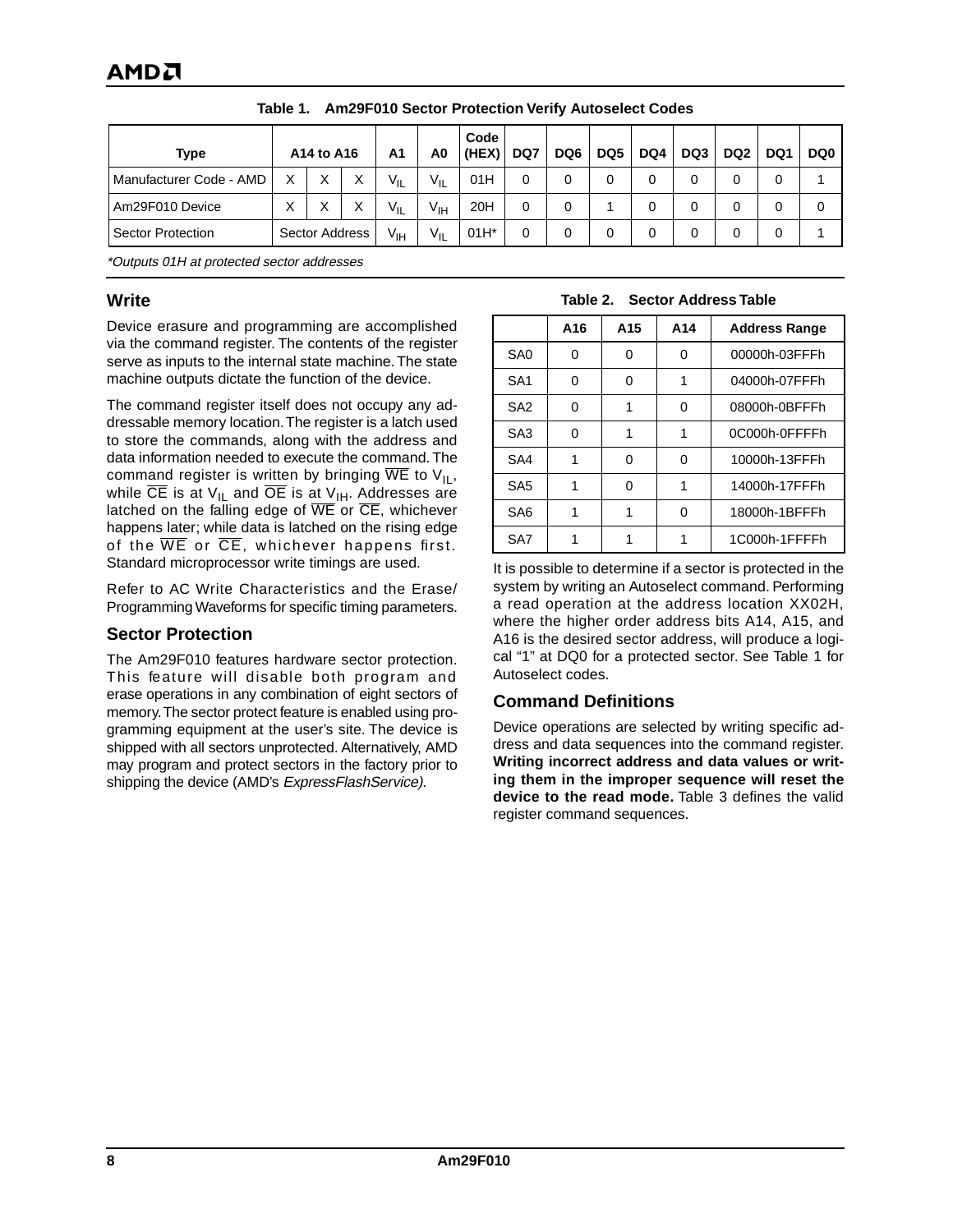|                         | <b>Bus</b><br>Write    | <b>First Bus</b><br><b>Write Cycle</b> |             | <b>Second Bus</b><br><b>Write Cycle</b> |      | <b>Third Bus</b><br><b>Write Cycle</b> |                  | <b>Fourth Bus</b><br><b>Read/Write Cycle</b> |           | <b>Fifth Bus</b><br><b>Write Cycle</b> |      | <b>Sixth Bus</b><br><b>Write Cycle</b> |             |
|-------------------------|------------------------|----------------------------------------|-------------|-----------------------------------------|------|----------------------------------------|------------------|----------------------------------------------|-----------|----------------------------------------|------|----------------------------------------|-------------|
| l Command<br>  Sequence | <b>Cycles</b><br>Req'd | Addr                                   | <b>Data</b> | Addr                                    | Data | Addr                                   | Data             | Addr                                         | Data      | Addr                                   | Data | Addr                                   | <b>Data</b> |
| l Reset/Read            | 3                      | 5555H                                  | AAH         | 2AAAH                                   | 55H  | 5555H                                  | F <sub>0</sub> H | <b>RA</b>                                    | <b>RD</b> |                                        |      |                                        |             |
| l Autoselect            | 3                      | 5555H                                  | AAH         | 2AAAH                                   | 55H  | 5555H                                  | 90H              | XX00H/<br>XX01H                              | 01H/20H   |                                        |      |                                        |             |
| Byte Program            | 4                      | 5555H                                  | AAH         | 2AAAH                                   | 55H  | 5555H                                  | A0H              | <b>PA</b>                                    | <b>PD</b> |                                        |      |                                        |             |
| Chip Erase              | 6                      | 5555H                                  | AAH         | 2AAAH                                   | 55H  | 5555H                                  | 80H              | 5555H                                        | AAH       | 2AAAH                                  | 55H  | 5555H                                  | 10H         |
| l Sector Erase          | 6                      | 5555H                                  | AAH         | 2AAAH                                   | 55H  | 5555H                                  | 80H              | 5555H                                        | AAH       | 2AAAH                                  | 55H  | SA                                     | 30H         |

#### **Table 3. Am29F010 Command Definitions**

**Notes:**

1. Bus operations are defined in Table .

2. RA = Address of the memory location to be read.

 $PA = Address$  of the memory location to be programmed. Addresses are latched on the falling edge of the  $\overline{WE}$  pulse. SA = Address of the sector to be erased. The combination of A16, A15, and A14 will uniquely select any sector.

3. RD = Data read from location RA during read operation.  $PD = Data$  to be programmed at location PA. Data is latched on the rising edge of  $\overline{WE}$ .

4. Address bit  $A15 = X$ ,  $X = Don't$  Care.

5. Address bit A16 = X, X = Don't Care for all address commands except for Program Address (PA) and Sector Address (SA).

#### **Read/Reset Command**

The read or reset operation is initiated by writing the read/reset command sequence into the command register. Microprocessor read cycles retrieve array data from the memory. The device remains enabled for reads until the command register contents are altered.

The device will automatically power-up in the read/ reset state. In this case, a command sequence is not required to read data. Standard microprocessor read cycles will retrieve array data. This default value ensures that no spurious alteration of the memory content occurs during the power transition. Refer to the AC Read Characteristics and Waveforms for the specific timing parameters.

#### **Autoselect Command**

Flash memories are intended for use in applications where the local CPU can alter memory contents. As such, manufacture and device codes must be accessible while the device resides in the target system. PROM programmers typically access the signature codes by raising A9 to a high voltage. However, multiplexing high voltage onto the address lines is not generally a desirable system design practice.

The device contains an autoselect command operation to supplement traditional PROM programming methodology. The operation is initiated by writing the autoselect command sequence into the command register. Following the command write, a read cycle from address XX00H retrieves the manufacturer code of 01H.

A read cycle from address XX01H returns the device code 20H (see Table 1).

All manufacturer and device codes will exhibit odd parity with DQ7 defined as the parity bit.

Furthermore, the write protect status of sectors can be read in this mode. Scanning the sector addresses (A14, A15, and A16) while  $(A1, A0) = (1, 0)$  will produce a logical "1" at device output DQ0 for a protected sector.

To terminate the operation, it is necessary to write the read/reset command sequence into the register.

#### **Byte Programming**

The device is programmed on a byte-by-byte basis. Programming is a four bus cycle operation. There are two "unlock" write cycles. These are followed by the program set-up command and data write cycles. Addresses are latched on the falling edge of  $\overline{\text{CE}}$  or  $\overline{\text{WE}}$ , whichever happens later and the data is latched on the rising edge of  $\overline{CE}$  or  $\overline{WE}$ , whichever happens first. The rising edge of  $\overline{CE}$  or  $\overline{WE}$  (whichever happens first) begins programming using the Embedded Program Algorithm. Upon executing the algorithm, the system is not required to provide further controls or timings. The device will automatically provide adequate internally generated program pulses and verify the programmed cell margin.

The automatic programming operation is completed when the data on DQ7 (also used as Data Polling) is equivalent to data written to this bit at which time the device returns to the read mode and addresses are no longer latched (See Table 4, Write Operation Status).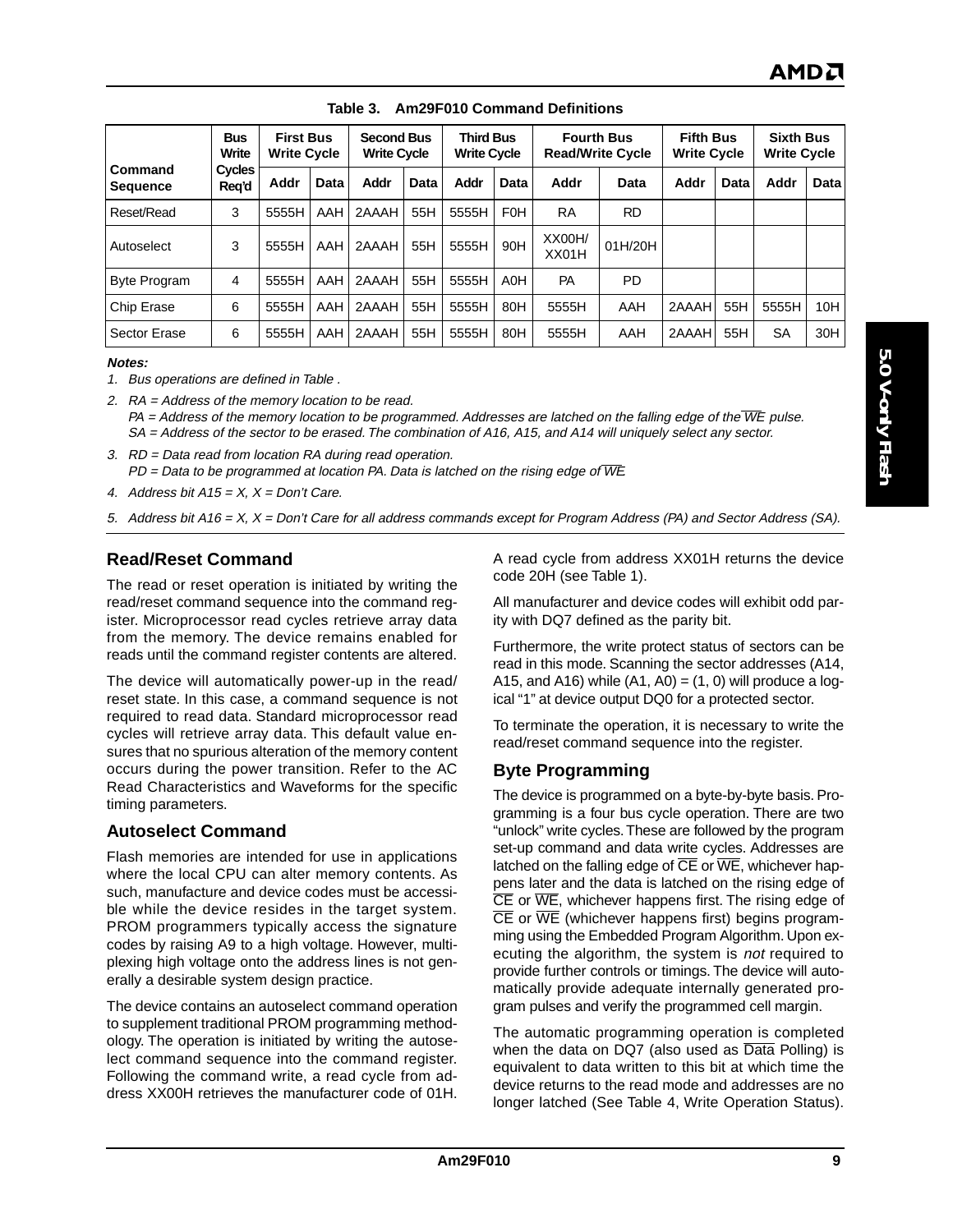# AMDA

Therefore, the device requires that a valid address to the device be supplied by the system at this particular instance of time for Data Polling operations. Data Polling must be performed at the memory location which is being programmed.

Any commands written to the chip during the Embedded Program Algorithm will be ignored.

Programming is allowed in any sequence and across sector boundaries. Beware that a data "0" cannot be programmed back to a "1". Attempting to do so may cause the device to exceed programming time limits (DQ5 = 1) or result in an apparent success, according to the data polling algorithm, but a read from reset/read mode will show that the data is still "0". Only erase operations can convert "0"s to "1"s.

Figure 1 illustrates the Embedded Programming Algorithm using typical command strings and bus operations.

## **Chip Erase**

Chip erase is a six bus cycle operation. There are two "unlock" write cycles. These are followed by writing the "set-up" command. Two more "unlock" write cycles are then followed by the chip erase command.

**The chip erase command should not be used on devices that use sector erase commands. Likewise, sector erase commands should not be used on devices that use the chip erase command.**

Chip erase does not require the user to program the device prior to erase. Upon executing the Embedded Erase Algorithm command sequence the device will automatically program and verify the entire memory for an all zero data pattern prior to electrical erase. The erase is performed concurrently on all sectors at the same time (see Table "Erase and Programming Performance" for erase times). The system is not required to provide any controls or timings during these operations.

The automatic erase begins on the rising edge of the last WE pulse in the command sequence and terminates when the data on DQ7 is "1" (see Write Operation Status section) at which time the device returns to read mode.

Figure 2 illustrates the Embedded Erase Algorithm using typical command strings and bus operations.

## **Sector Erase**

Sector erase is a six bus cycle operation. There are two "unlock" write cycles. These are followed by writing the "set-up" command. Two more "unlock" write cycles are then followed by the sector erase command. The sector address (any address location within the desired sector) is latched on the falling edge of  $\overline{\text{WE}}$ , while the command

(30H) is latched on the rising edge of  $\overline{\text{WE}}$ . After a timeout of 80 µs from the rising edge of the last sector erase command, the sector erase operation will begin.

Multiple sectors may be erased concurrently by writing the six bus cycle operations as described above. This sequence is followed with writes of the Sector Erase command to addresses in other sectors desired to be concurrently erased. The time between writes must be less than 80 µs otherwise that command will not be accepted and erasure will start. It is recommended that processor interrupts be disabled during this time to guarantee this condition. The interrupts can be re-enabled after the last Sector Erase command is written. A time-out of 80 µs from the rising edge of the last WE will initiate the execution of the Sector Erase command(s). If another falling edge of the  $\overline{WE}$  occurs within the 80 µs time-out window the timer is reset. (Monitor DQ3 to determine if the sector erase timer window is still open, see section DQ3, Sector Erase Timer.) Any command other than Sector Erase during this period will reset the device to read mode, ignoring the previous command string. In that case, restart the erase on those sectors and allow them to complete.

(Refer to the Write Operation Status Section for DQ3, Sector Erase Timer operation). Loading the sector erase buffer may be done in any sequence and with any number of sectors (0 to 7).

**If the multiple sector erase command is used, multiple sectors should be erased in groups to ensure that a group of sectors is exposed to the same number of program/erase cycles. In addition, the chip erase command should not be used on a device that uses sector erase or multiple sector erase commands.**

Sector erase does not require the user to program the device prior to erase. The device automatically programs all memory locations in the sector(s) to be erased prior to electrical erase. When erasing a sector or sectors the remaining unselected sectors are not affected. The system is not required to provide any controls or timings during these operations.

The automatic sector erase begins after the 80 µs time out from the rising edge of the  $\overline{WE}$  pulse for the last sector erase command pulse and terminates when the data on DQ7, Data Polling, is "1" (see Write Operation Status section) at which time the device returns to read mode. Data Polling must be performed at an address within any of the sectors being erased.

Figure 2 illustrates the Embedded Erase Algorithm using typical command strings and bus operations.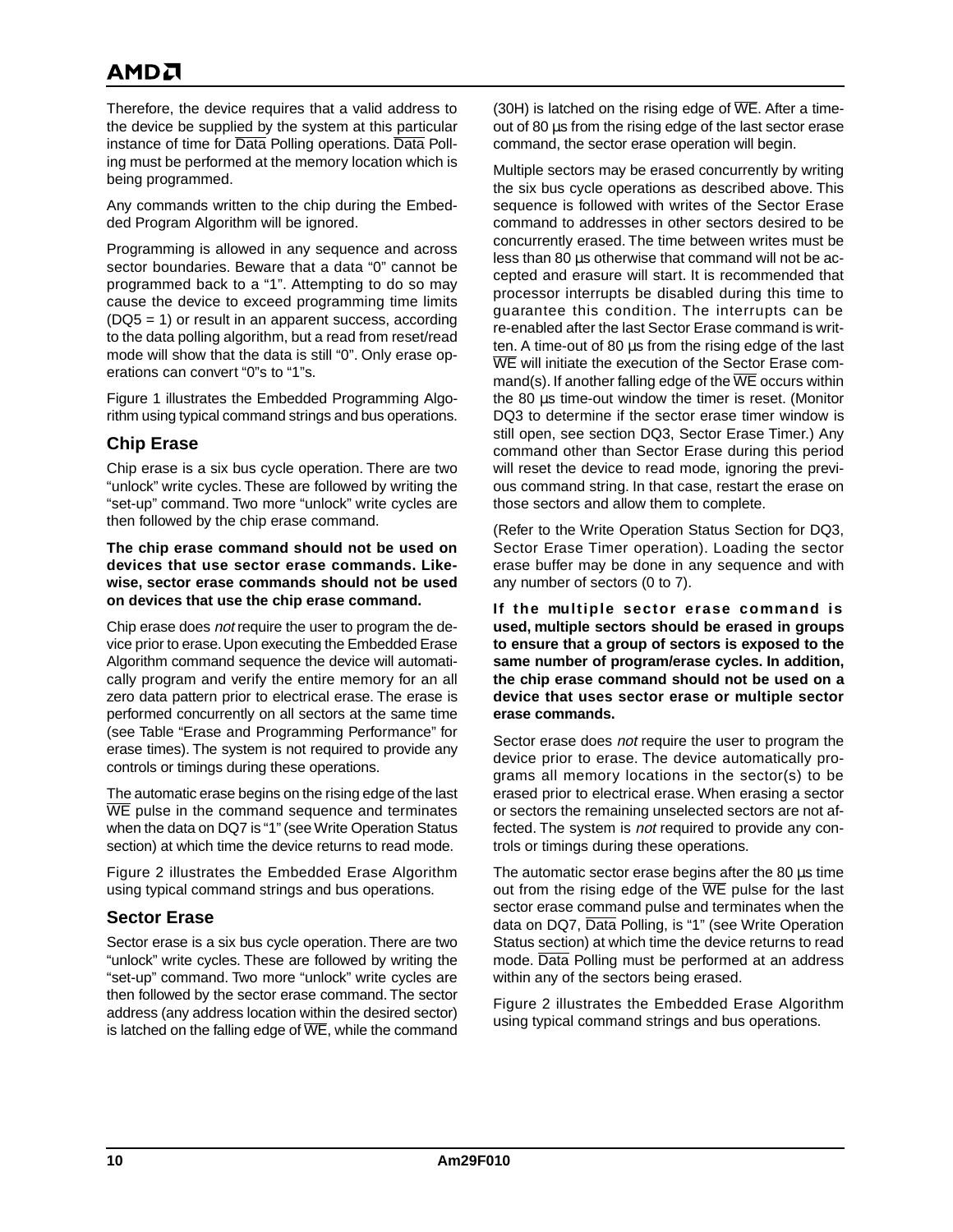## **WRITE OPERATION STATUS**

|                         | <b>Status</b>                              | DQ7 | DQ <sub>6</sub> | DQ <sub>5</sub> | DQ3 | <b>DQ2-DQ0</b> |
|-------------------------|--------------------------------------------|-----|-----------------|-----------------|-----|----------------|
| In Progress             | Byte Program in Embedded Program Algorithm | DQ7 | Toggle          | 0               | 0   | Reserved for   |
|                         | <b>Embedded Erase Algorithm</b>            | 0   | Toggle          |                 |     | future use     |
| Exceeded<br>Time Limits | Byte Program in Embedded Program Algorithm | DQ7 | Toggle          |                 | 0   | Reserved for   |
|                         | Program/Erase in Embedded Erase Algorithm  |     | Toggle          |                 |     | future use     |

**Table 4. Write Operation Status**

#### **Notes:**

1. Performing successive read operations from any address will cause DQ6 to toggle.

#### **DQ7 Data Polling**

The Am29F010 device features Data Polling as a method to indicate to the host that the embedded algorithms are in progress or completed. During the Embedded Program Algorithm, an attempt to read the device will produce the complement of the data last written to DQ7. Upon completion of the Embedded Program Algorithm, an attempt to read the device will produce the true data last written to DQ7. During the Embedded Erase Algorithm, an attempt to read the device will produce a "0" at the DQ7 output. Upon completion of the Embedded Erase Algorithm an attempt to read the device will produce a "1" at the DQ7 output. The flowchart for Data Polling (DQ7) is shown in Figure 3.

For chip erase, the Data Polling is valid after the rising edge of the sixth  $\overline{\text{WE}}$  pulse in the six write pulse sequence. For sector erase, the Data Polling is valid after the last rising edge of the sector erase WE pulse. Data Polling must be performed at sector addresses within any of the sectors being erased and **not** a sector that is protected. Otherwise, the status may not be valid.

Just prior to the completion of Embedded Algorithm operations DQ7 may change asynchronously while the output enable  $(\overline{OE})$  is asserted low. This means that the device is driving status information on DQ7 at one instant of time and then that byte's valid data at the next instant of time. Depending on when the system samples the DQ7 output, it may read the status or valid data. Even if the device has completed the Embedded Algorithm operations and DQ7 has a valid data, the data outputs on DQ0–DQ6 may be still invalid. The valid data on DQ0–DQ7 can be read on the successive read attempts.

The Data Polling feature is only active during the Embedded Programming Algorithm, Embedded Erase Algorithm or sector erase time-out (see Table 4).

See Figure 11 for the Data Polling timing specifications and diagrams.

#### **DQ6 Toggle Bit**

The Am29F010 also features the "Toggle Bit" as a method to indicate to the host system that the embedded algorithms are in progress or completed.

During an Embedded Program or Erase Algorithm cycle, successive attempts to read ( $\overline{OE}$  toggling) data from the device at any address will result in DQ6 toggling between one and zero. Once the Embedded Program or Erase Algorithm cycle is completed, DQ6 will stop toggling and valid data will be read on the next successive attempt. During programming, the Toggle Bit is valid after the rising edge of the fourth  $\overline{WE}$  pulse in the four write pulse sequence. For chip erase, the Toggle Bit is valid after the rising edge of the sixth  $\overline{\text{WE}}$ pulse in the six write pulse sequence. For Sector erase, the Toggle Bit is valid after the last rising edge of the sector erase WE pulse. The Toggle Bit is active during the sector erase time-out.

Either CE or OE toggling will cause DQ6 to toggle. See Figure 12 for the Toggle Bit timing specifications and diagrams.

#### **DQ5**

#### **Exceeded Timing Limits**

DQ5 will indicate if the program or erase time has exceeded the specified limits (internal pulse count). Under these conditions DQ5 will produce a "1". This is a failure condition which indicates that the program or erase cycle was not successfully completed. Data Polling is the only operating function of the device under this condition. The  $\overline{\text{CE}}$  circuit will partially power down the device under these conditions (to approximately  $2 \text{ mA}$ ). The  $\overline{OE}$ and WE pins will control the output disable functions as described in Table .

The DQ5 failure condition will also appear if a user tries to program a 1 to a location that is previously programmed to 0. In this case the device locks out and never completes the Embedded Program Algorithm. Hence, the system never reads a valid data on DQ7 bit and DQ6 never stops toggling. Once the device has exceeded timing limits, the DQ5 bit will indicate a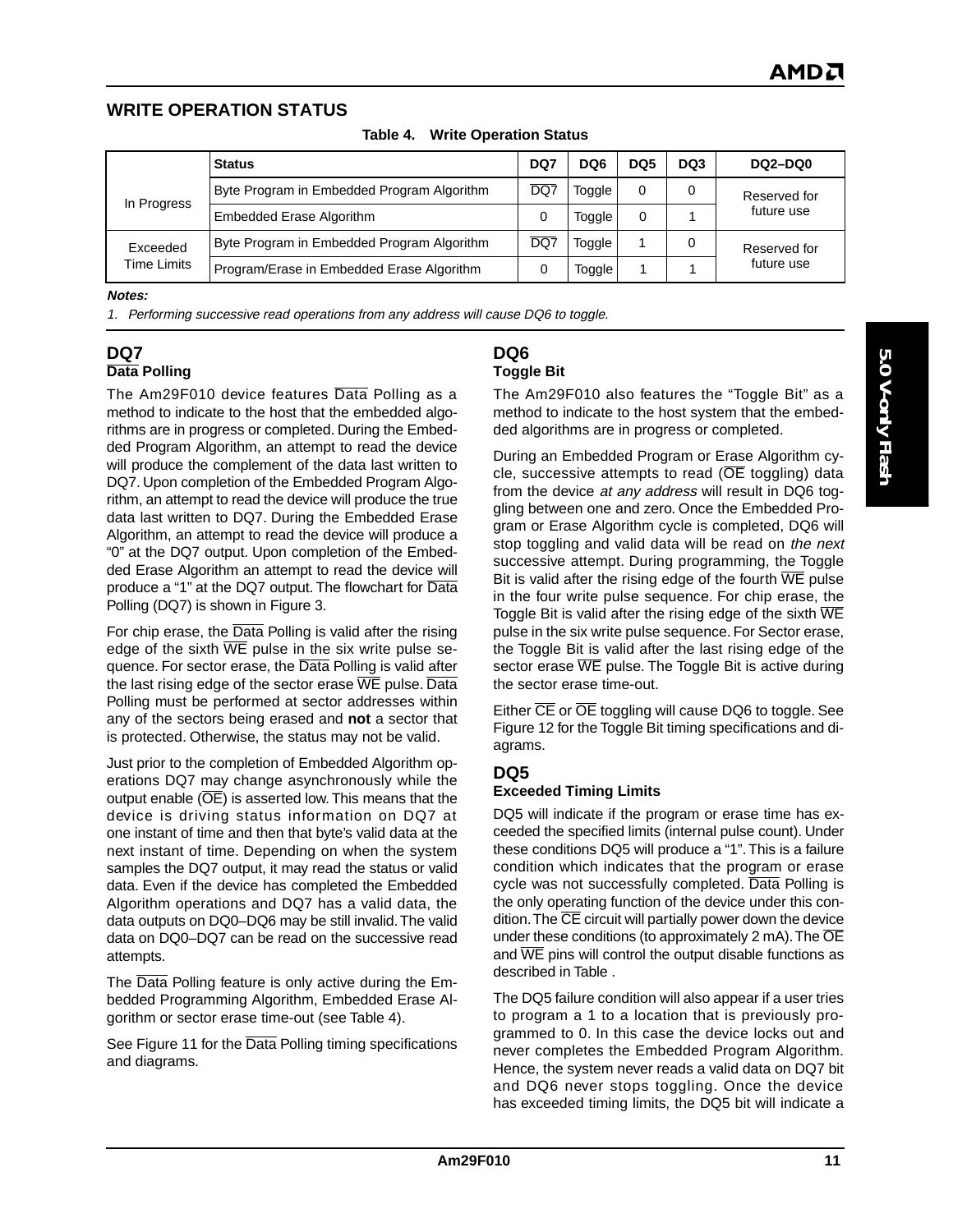# AMDA

"1." Please note that this is not a device failure condition since the device was incorrectly used. If this occurs, reset the device.

#### **DQ3 Sector Erase Timer**

After the completion of the initial sector erase command sequence the sector erase time-out will begin. DQ3 will remain low until the time-out is complete. Data Polling and Toggle Bit are valid after the initial sector erase command sequence.

If Data Polling or the Toggle Bit indicates the device has been written with a valid erase command, DQ3 may be used to determine if the sector erase timer window is still open. If DQ3 is high ("1") the internally controlled erase cycle has begun; attempts to write subsequent commands to the device will be ignored until the erase operation is completed as indicated by Data Polling or Toggle Bit. If DQ3 is low ("0"), the device will accept additional sector erase commands. To insure the command has been accepted, the system software should check the status of DQ3 prior to and following each subsequent sector erase command. If DQ3 were high on the second status check, the command may not have been accepted.

Refer to Table 4: Write Operation Status.

## **Data Protection**

The Am29F010 is designed to offer protection against accidental erasure or programming caused by spurious system level signals that may exist during power transitions. During power up the device automatically resets the internal state machine in the Read mode. Also, with its control register architecture, alteration of the memory contents only occurs after successful completion of specific multi-bus cycle command sequences.

The device also incorporates several features to prevent inadvertent write cycles resulting from  $V_{CC}$ power-up and power-down transitions or system noise.

## **Low V<sub>cc</sub> Write Inhibit**

To avoid initiation of a write cycle during  $V_{CC}$  power-up and power-down, the Am29F010 locks out write cycles for  $V_{CC}$  <  $V_{LKO}$  (see DC Characteristics section for voltages). When  $V_{CC}$  <  $V_{LKO}$ , the command register is disabled, all internal program/erase circuits are disabled, and the device resets to the read mode. The Am29F010 ignores all writes until  $V_{CC} > V_{LKO}$ . The user must ensure that the control pins are in the correct logic state when  $V_{CC}$  >  $V_{LKO}$  to prevent unintentional writes.

## **Write Pulse "Glitch" Protection**

Noise pulses of less than 5 ns (typical) on OE, CE, or WE will not initiate a write cycle.

## **Logical Inhibit**

Writing is inhibited by holding any one of  $\overline{OE} = V_{II}$ ,  $\overline{CE} = V_{IH}$ , or  $\overline{WE} = V_{IH}$ . To initiate a write cycle  $\overline{CE}$  and  $\overline{WE}$  must be a logical zero while OE is a logical one.

## **Power-Up Write Inhibit**

Power-up of the device with  $\overline{WE} = \overline{CE} = V_{II}$  and  $\overline{OE} = V_{IH}$ will not accept commands on the rising edge of  $\overline{\text{WE}}$ . The internal state machine is automatically reset to the read mode on power-up.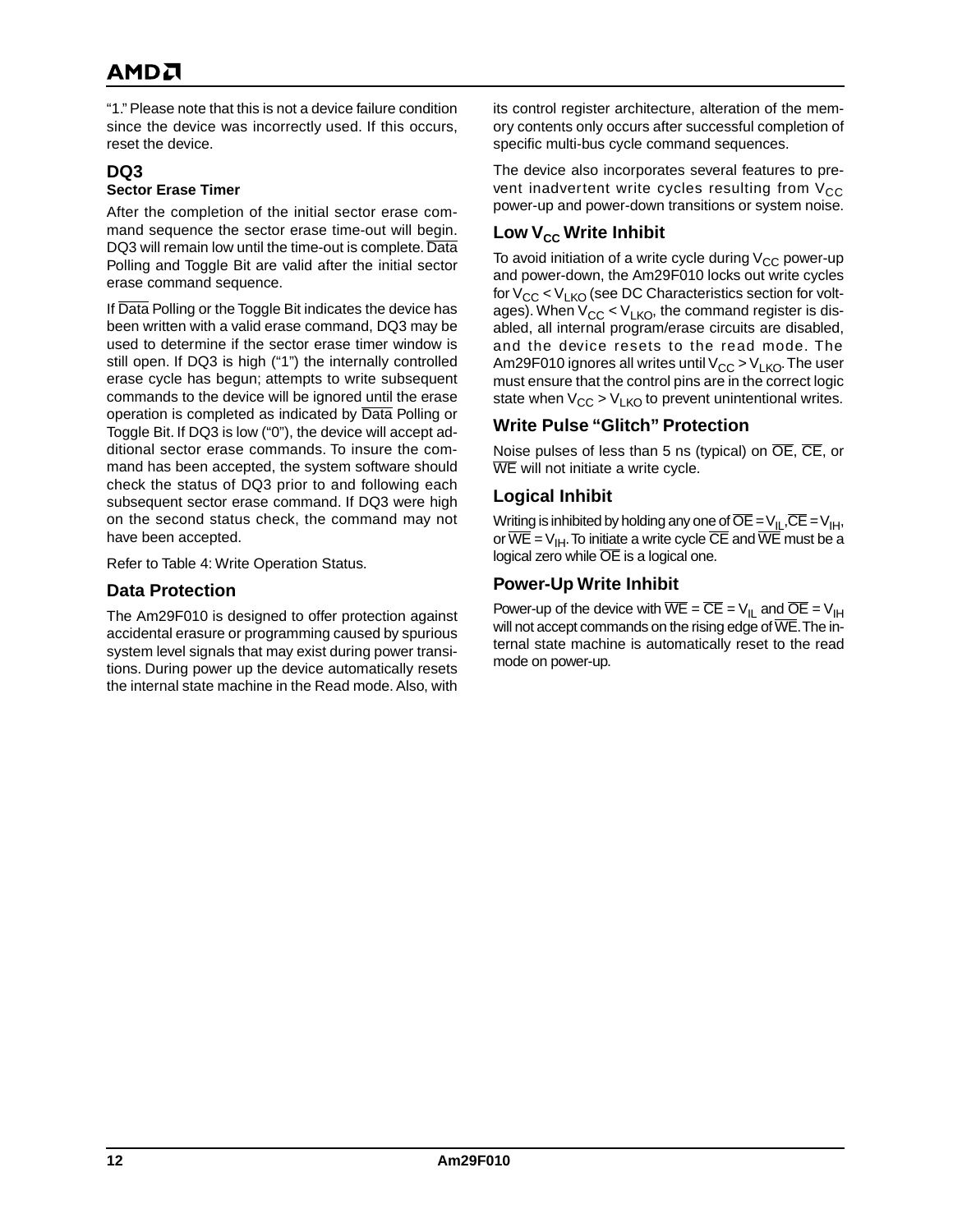## **EMBEDDED ALGORITHMS**



**Program Command Sequence (Address/Command):**



16736F-8

**Figure 1. Embedded Programming Algorithm**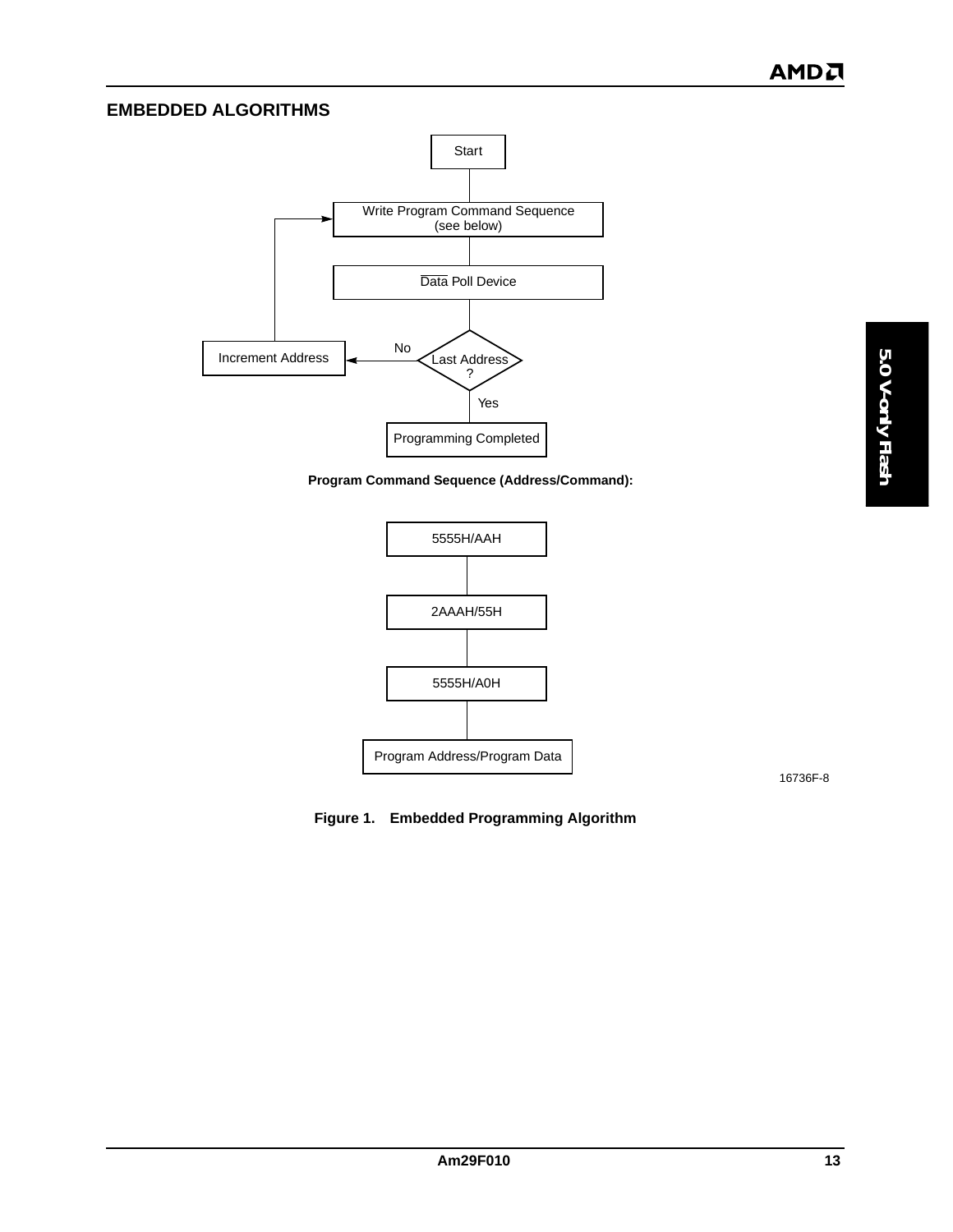## **EMBEDDED ALGORITHMS**



16736F-9

#### **Note:**

To ensure the command has been accepted, the system software should check the status of DQ3 prior to and following each subsequent sector erase command. If DQ3 were high on the second status check, the command may not have been accepted.

#### **Figure 2. Embedded Erase Algorithm**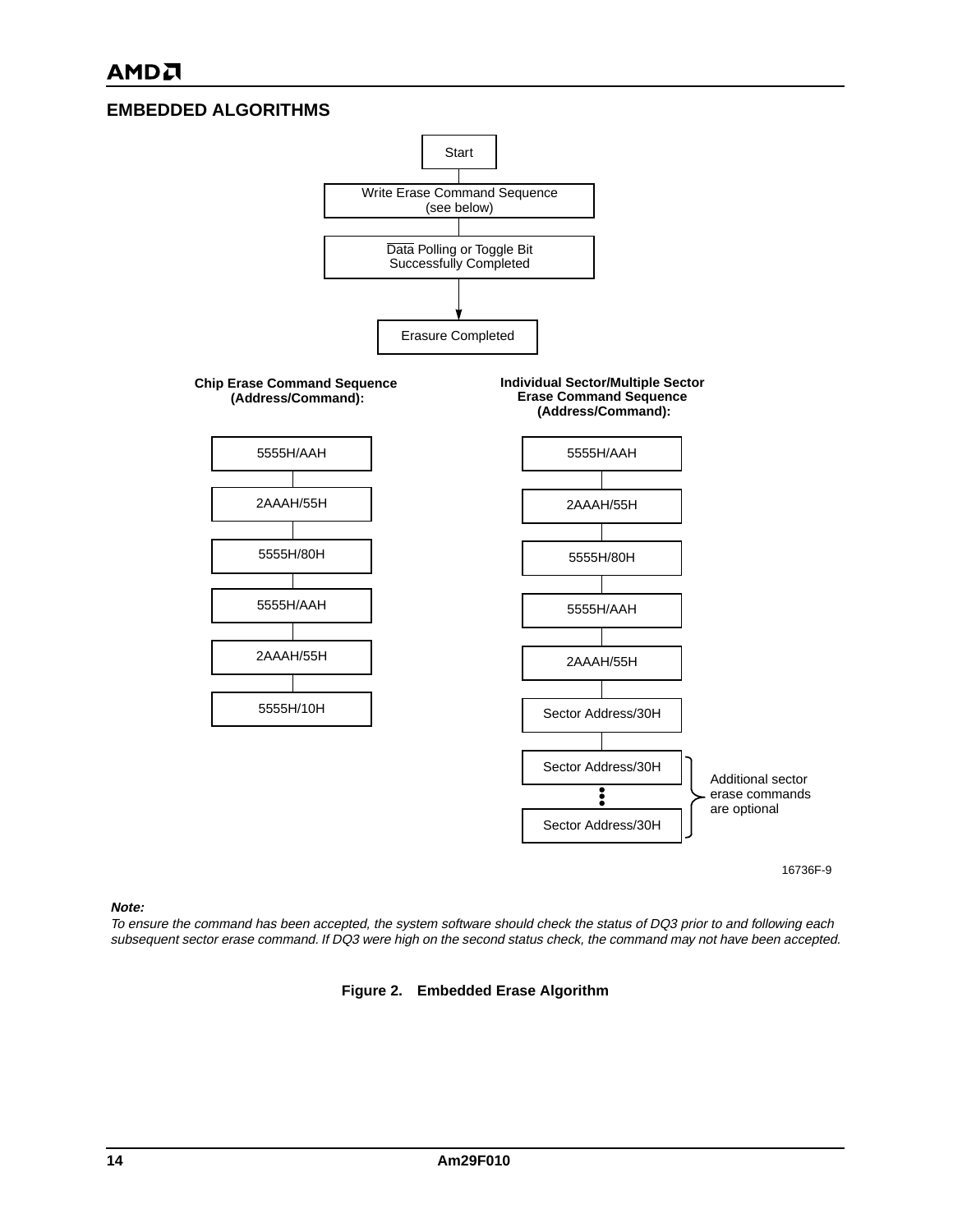

**Note:**

DQ7 is rechecked even if DQ5 = "1" because DQ7 may change simultaneously with DQ5.

#### **Figure 3. Data Polling Algorithm**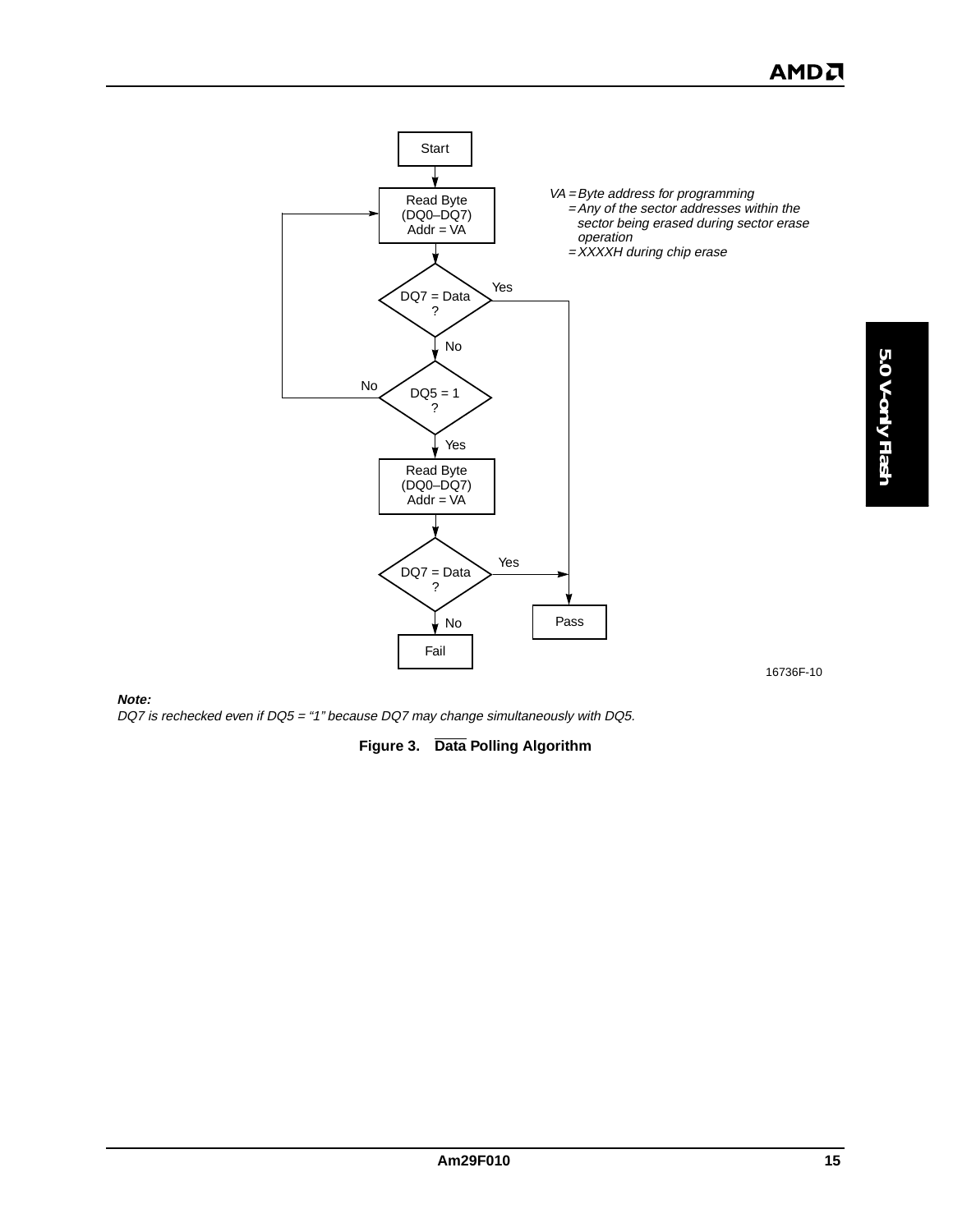

#### **Note:**

DQ6 is rechecked even if DQ5 = "1" because DQ6 may stop toggling at the same time as DQ5 changing to "1".

**Figure 4. Toggle Bit Algorithm**







**Figure 6. Maximum Positive Overshoot Waveform**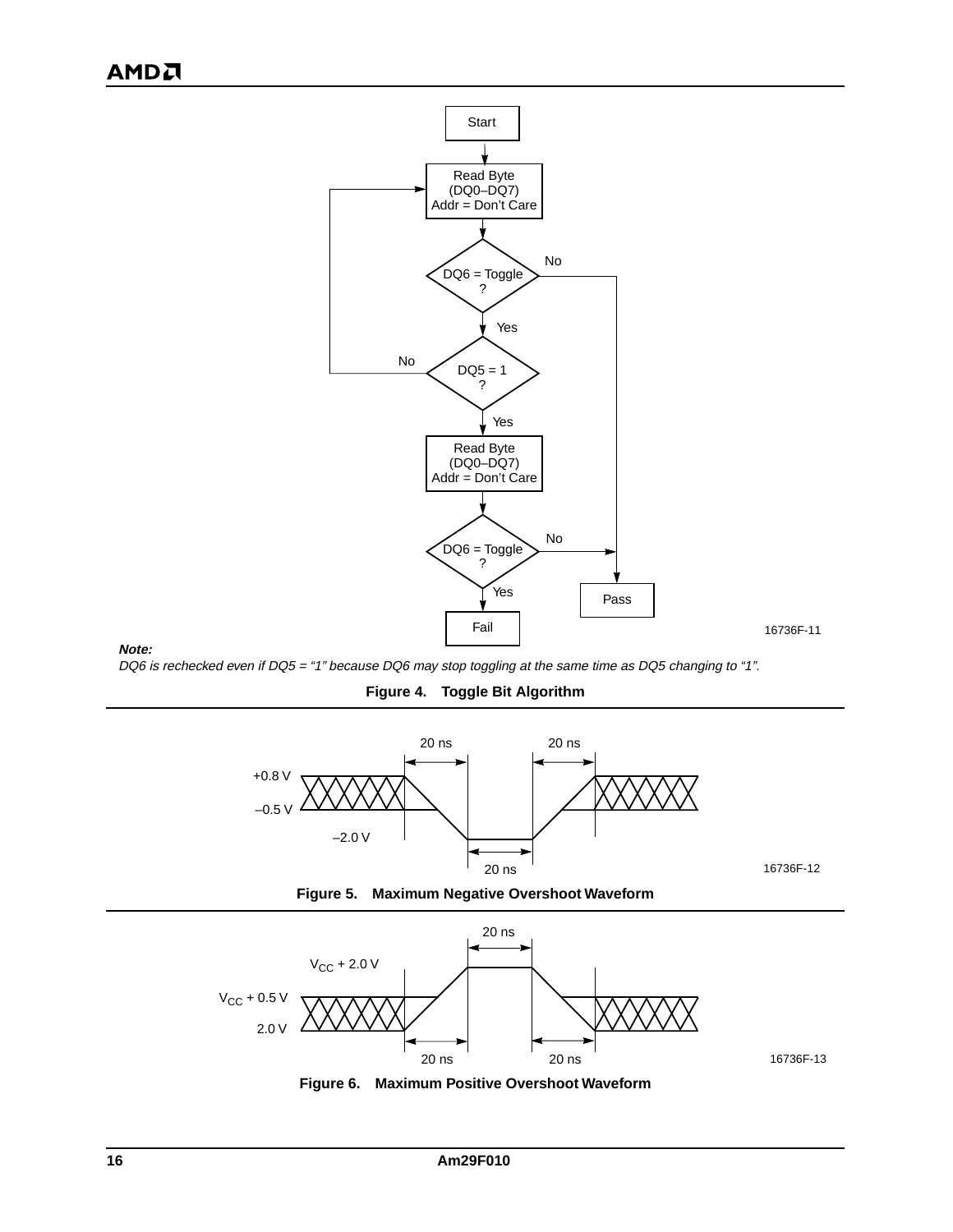## **ABSOLUTE MAXIMUM RATINGS**

| Storage Temperature<br>Plastic Packages -65°C to +125°C                          |
|----------------------------------------------------------------------------------|
| <b>Ambient Temperature</b>                                                       |
| Voltage with Respect To Ground<br>All pins except A9 (Note 1). - 2.0 V to +7.0 V |
|                                                                                  |
|                                                                                  |
| Output Short Circuit Current (Note 3) 200 mA                                     |
| Notes:                                                                           |

- 1. Minimum DC voltage on input or I/O pins is –0.5 V. During voltage transitions, inputs may overshoot  $V_{SS}$  to -2.0 V for periods of up to 20 ns. Maximum DC voltage on input and I/O pins is  $V_{CC}$  + 0.5 V. During voltage transitions, input and I/O pins may overshoot to  $V_{CC}$  + 2.0 V for periods up to 20ns.
- 2. Minimum DC input voltage on A9 pin is –0.5 V. During voltage transitions, A9 may overshoot  $V_{SS}$  to -2.0 V for periods of up to 20 ns. Maximum DC input voltage on A9 is +12.5 V which may overshoot to 14.0 V for periods up to 20 ns.
- 3. No more than one output shorted to ground at a time. Duration of the short circuit should not be greater than one second.

Stresses above those listed under "Absolute Maximum Ratings" may cause permanent damage to the device. This is a stress rating only; functional operation of the device at these or any other conditions above those indicated in the operational sections of this specification is not implied. Exposure of the device to absolute maximum rating conditions for extended periods may affect device reliability.

## **OPERATING RANGES**

| <b>Commercial (C) Devices</b><br>Ambient Temperature $(T_A)$ 0°C to +70°C                              |
|--------------------------------------------------------------------------------------------------------|
| <b>Industrial (I) Devices</b><br>Ambient Temperature $(T_A)$ -40°C to +85°C                            |
| <b>Extended (E) Devices</b><br>Ambient Temperature $(T_A)$ -55°C to +125°C                             |
| V <sub>CC</sub> Supply Voltages<br>$V_{CC}$ for Am29F010-45, 55 (P) +4.75 V to +5.25 V                 |
| $V_{CC}$ for Am29F010-55 (J, E, F),<br>70, 90, 120 4.50 V to +5.50 V                                   |
| Operating ranges define those limits between which the func-<br>tionality of the device is guaranteed. |
|                                                                                                        |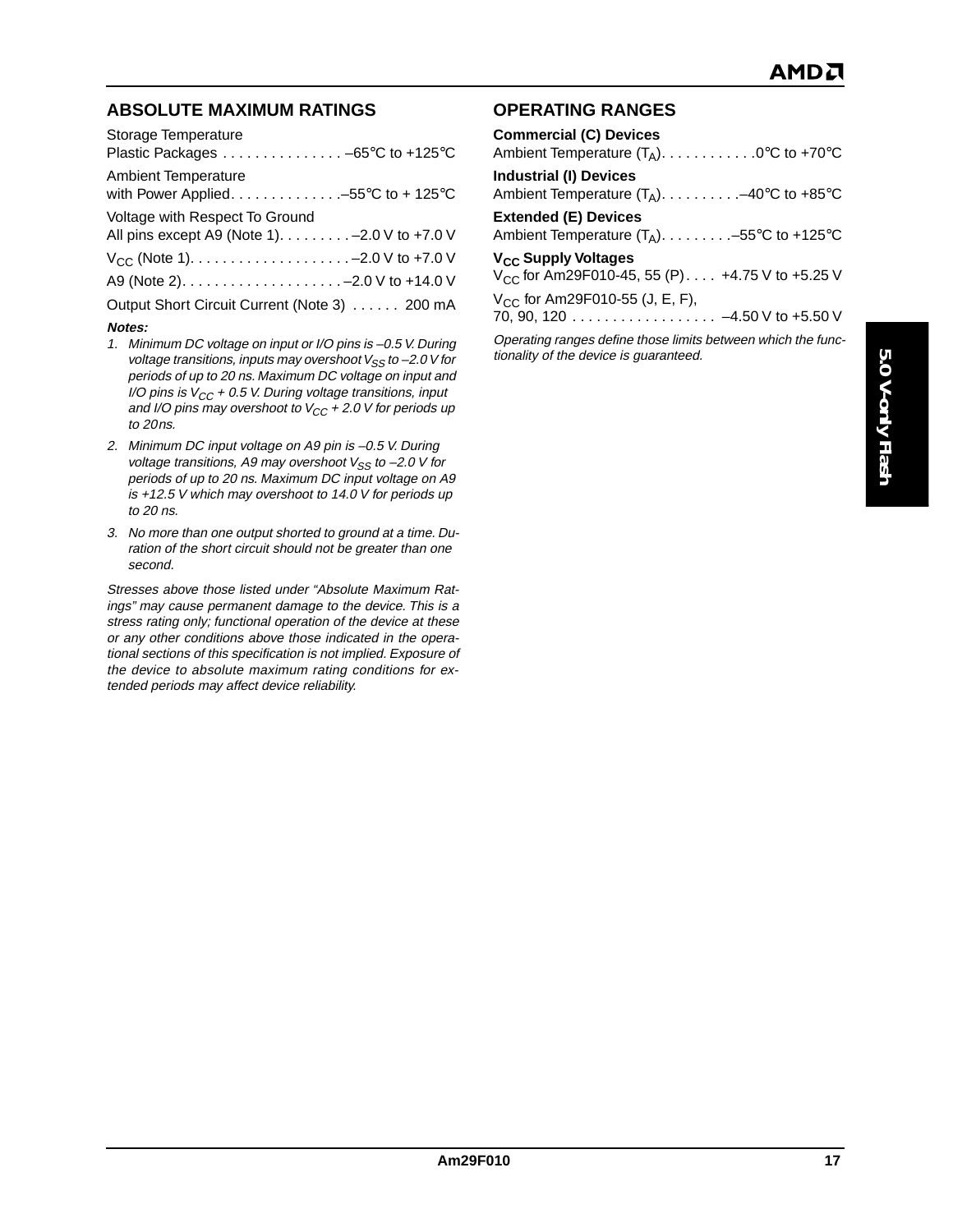## **DC CHARACTERISTICS**

## **TTL/NMOS Compatible**

| <b>Parameter</b><br>Symbol | <b>Parameter Description</b>                   | <b>Test Conditions</b>                                                | Min    | Max                | Unit   |
|----------------------------|------------------------------------------------|-----------------------------------------------------------------------|--------|--------------------|--------|
| Чu.                        | Input Load Current                             | $V_{IN}$ = $V_{SS}$ to $V_{CC}$ , $V_{CC}$ = $V_{CC}$ Max             |        | ±1.0               | μA     |
| <sup>I</sup> LIT           | A9 Input Load Current                          | $V_{CC} = V_{CC}$ Max, A9 = 12.5 V                                    |        | 50                 | μA     |
| $I_{LO}$                   | Output Leakage Current                         | $V_{OUIT}$ = $V_{SS}$ to $V_{CC}$ , $V_{CC}$ = $V_{CC}$ Max           |        | ±1.0               | μA     |
| ICC1                       | V <sub>CC</sub> Active Current (Note 1)        | $\overline{CE} = V_{II}$ , $\overline{OE} = V_{IH}$                   |        | 30                 | mA     |
| $I_{CC2}$                  | $V_{CC}$ Active Current (Notes 2, 3)           | $\overline{CE} = V_{II}$ , $\overline{OE} = V_{IH}$                   |        | 50                 | mA     |
| $I_{CC3}$                  | V <sub>CC</sub> Standby Current                | $V_{CC}$ = $V_{CC}$ Max, $\overline{CE}$ = $V_{IH}$                   |        | 1.0                | mA     |
| $V_{IL}$                   | Input Low Voltage                              |                                                                       | $-0.5$ | 0.8                | $\vee$ |
| V <sub>IH</sub>            | Input High Voltage                             |                                                                       | 2.0    | $V_{\rm CC}$ + 0.5 | $\vee$ |
| $V_{ID}$                   | Voltage for Autoselect and Sector<br>Unprotect | $V_{\rm CC}$ = 5.0 V                                                  | 11.5   | 12.5               | $\vee$ |
| $V_{OL}$                   | <b>Output Low Voltage</b>                      | $I_{\text{OI}} = 12 \text{ mA}$ , $V_{\text{CC}} = V_{\text{CC}}$ Min |        | 0.45               | $\vee$ |
| $V_{OH}$                   | Output High Voltage                            | $I_{OH} = -2.5$ mA, $V_{CC} = V_{CC}$ Min                             | 2.4    |                    | $\vee$ |
| <b>V<sub>LKO</sub></b>     | Low $V_{CC}$ Lock-Out Voltage                  |                                                                       | 3.2    | 3.7                | V      |

**Notes:**

1. The I<sub>CC</sub> current listed includes both the DC operating current and the frequency dependent component (at 6 MHz). The frequency component typically is less than 2 mA/MHz, with OE at  $V_{II}$ .

2.  $I_{CC}$  active while Embedded Program or Erase Algorithm is in progress.

3. Not 100% tested.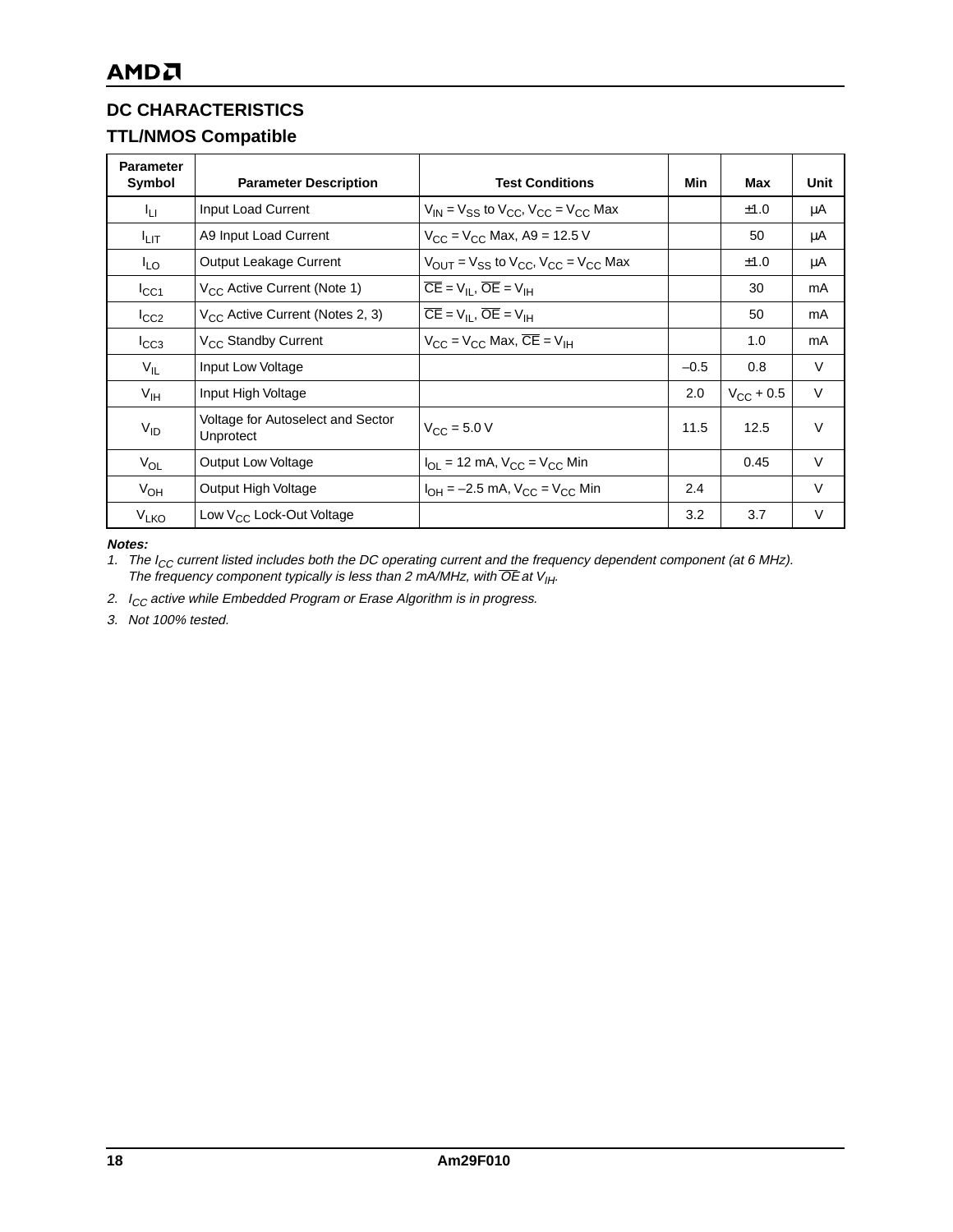## **DC CHARACTERISTICS (continued)**

## **CMOS Compatible**

| <b>Parameter</b><br>Symbol | <b>Parameter Description</b>                                    | <b>Test Conditions</b>                                      | Min                | Max                | Unit   |
|----------------------------|-----------------------------------------------------------------|-------------------------------------------------------------|--------------------|--------------------|--------|
| կ լ                        | Input Load Current                                              | $V_{IN}$ = $V_{SS}$ to $V_{CC}$ , $V_{CC}$ = $V_{CC}$ Max   |                    | ±1.0               | μA     |
| <sup>I</sup> LIT           | A9 Input Load Current                                           | $V_{CC}$ = $V_{CC}$ Max, A9 = 12.5 V                        |                    | 50                 | μA     |
| $I_{LO}$                   | Output Leakage Current                                          | $V_{OUIT}$ = $V_{SS}$ to $V_{CC}$ , $V_{CC}$ = $V_{CC}$ Max |                    | ±1.0               | μA     |
| $I_{\rm CC1}$              | V <sub>CC</sub> Active Current (Note 1)                         | $\overline{CE} = V_{II}$ , $\overline{OE} = V_{IH}$         |                    | 30                 | mA     |
| $I_{CC2}$                  | V <sub>CC</sub> Active Current (Notes 2, 3)                     | $\overline{CE} = V_{II}$ , $\overline{OE} = V_{IH}$         |                    | 50                 | mA     |
| $I_{CC3}$                  | V <sub>CC</sub> Standby Current                                 | $V_{CC}$ = $V_{CC}$ Max, $\overline{CE}$ = $V_{CC}$ ± 0.5 V |                    | 100                | μA     |
| $V_{IL}$                   | Input Low Voltage                                               |                                                             | $-0.5$             | 0.8                | V      |
| V <sub>IH</sub>            | Input High Voltage                                              |                                                             | $0.7 V_{CC}$       | $V_{\rm CC}$ + 0.5 | $\vee$ |
| $V_{ID}$                   | Voltage for Autoselect and<br><b>Temporary Sector Unprotect</b> | $V_{\text{C}C} = 5.0 V$                                     | 11.5               | 12.5               | $\vee$ |
| $V_{OL}$                   | <b>Output Low Voltage</b>                                       | $I_{OL}$ = 12 mA, $V_{CC}$ = $V_{CC}$ Min                   |                    | 0.45               | $\vee$ |
| V <sub>OH1</sub>           |                                                                 | $I_{OH} = -2.5$ mA, $V_{CC} = V_{CC}$ Min                   | $0.85\ VCC$        |                    | $\vee$ |
| V <sub>OH2</sub>           | Output Low Voltage                                              | $I_{OH} = -100 \mu A$ , $V_{CC} = V_{CC}$ Min               | $V_{\rm CC}$ – 0.4 |                    | $\vee$ |
| V <sub>LKO</sub>           | Low V <sub>CC</sub> Lock-Out Voltage                            |                                                             | 3.2                |                    | V      |

**Notes:**

1. The I<sub>CC</sub> current listed includes both the DC operating current and the frequency dependent component (at 6 MHz). The frequency component typically is less than 2 mA/MHz, with OE at  $V_{II}$ .

2.  $I_{CC}$  active while Embedded Program or Erase Algorithm is in progress.

3. Not 100% tested.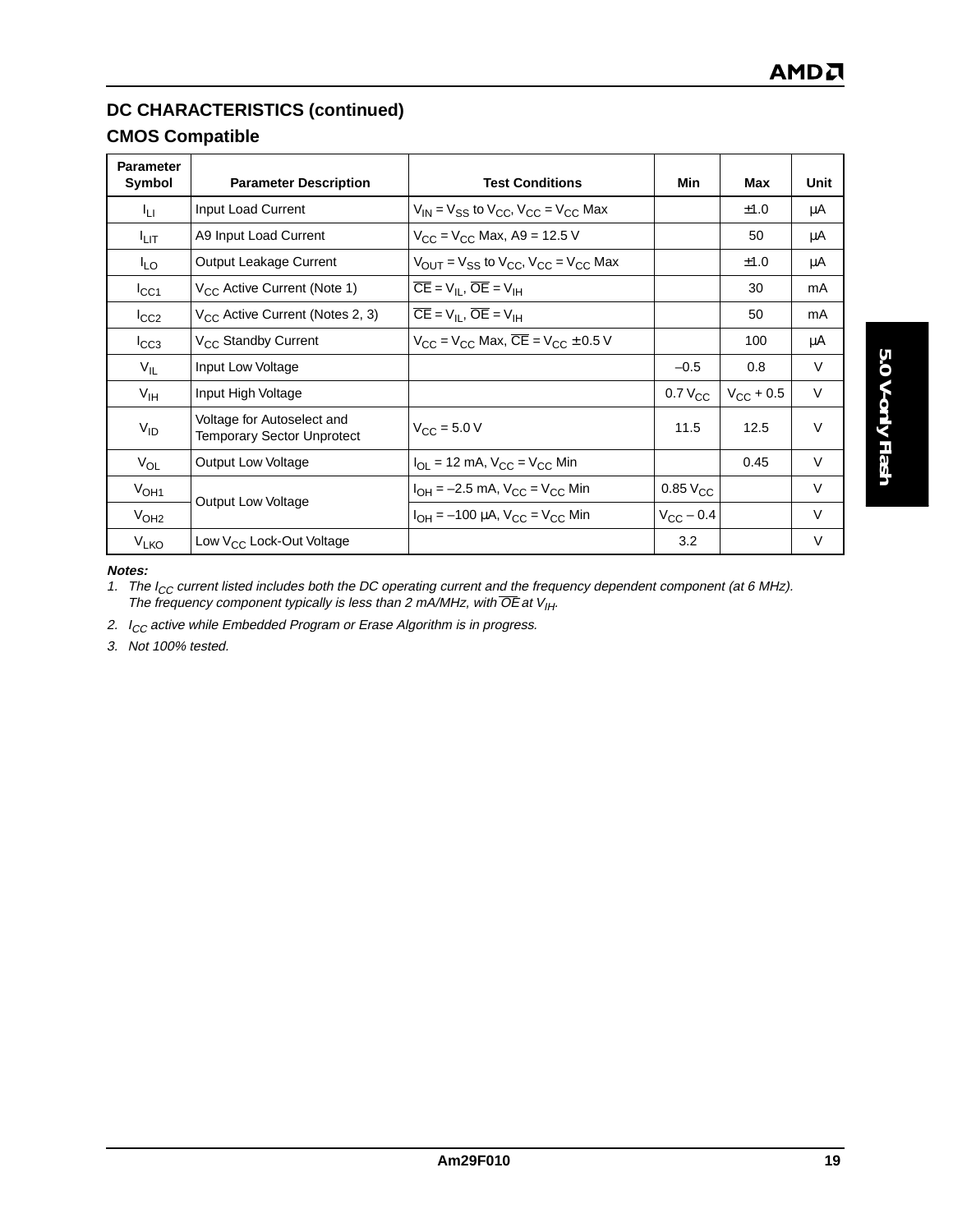## **AC CHARACTERISTICS**

## **Read Only Operations Characteristics**

| <b>Parameter</b><br><b>Symbols</b> |                  |                                                                                |                                                      |     | $-45$       | $-55$       | -70      | -90      | $-120$      |      |
|------------------------------------|------------------|--------------------------------------------------------------------------------|------------------------------------------------------|-----|-------------|-------------|----------|----------|-------------|------|
| JEDEC <sup>1</sup>                 | <b>Standard</b>  | <b>Description</b>                                                             | <b>Test Setup</b>                                    |     | (Note 1)    | (Note 2)    | (Note 2) | (Note 2) | (Note 2)    | Unit |
| t <sub>AVAV</sub>                  | $t_{RC}$         | Read Cycle Time (Note 4)                                                       |                                                      | Min | 45          | 55          | 70       | 90       | 120         | ns   |
| t <sub>AVQV</sub>                  | $t_{\text{ACC}}$ | Address to Output Delay                                                        | $\overline{CE} = V_{IL}$<br>$\overline{OE} = V_{IL}$ | Max | 45          | 55          | 70       | 90       | 120         | ns   |
| <sup>t</sup> ELQV                  | $t_{CE}$         | Chip Enable to Output<br>Delay                                                 | $\overline{OE} = V_{II}$                             | Max | 45          | 55          | 70       | 90       | 120         | ns   |
| t <sub>GLQV</sub>                  | $t_{OE}$         | Output Enable to Output<br>Delay                                               |                                                      | Max | 25          | 30          | 30       | 35       | 50          | ns   |
| <sup>t</sup> EHQZ                  | $t_{\text{DF}}$  | Chip Enable to Output<br>High Z (Notes 3, 4)                                   |                                                      | Max | 10          | 15          | 20       | 20       | 30          | ns   |
| t <sub>GHQZ</sub>                  | $t_{\text{DF}}$  | <b>Output Enable to Output</b><br>High Z (Notes 3, 4)                          |                                                      | Max | 10          | 15          | 20       | 20       | 30          | ns   |
| $t_{AXQX}$                         | $t_{OH}$         | Output Hold Time From<br>Addresses, CE or OE,<br><b>Whichever Occurs First</b> |                                                      | Min | $\mathbf 0$ | $\mathbf 0$ | 0        | 0        | $\mathbf 0$ | ns   |

#### **Notes:**

1. Test Conditions: Output Load: 1 TTL gate and 30 pF Input rise and fall times: 5 ns Input pulse levels: 0.0 V to 3.0 V Timing measurement reference level Input: 1.5 V Output: 1.5 V

#### 2. Test Conditions:

Output Load: 1 TTL gate and 100 pF Input rise and fall times: 20 ns Input pulse levels: 0.45 V to 2.4 V Timing measurement reference level Input: 0.8 and 2.0 V Output: 0.8 and 2.0 V

3. Output driver disable time.

16736F-14

4. Not 100% tested.



#### **Figure 7. Test Conditions**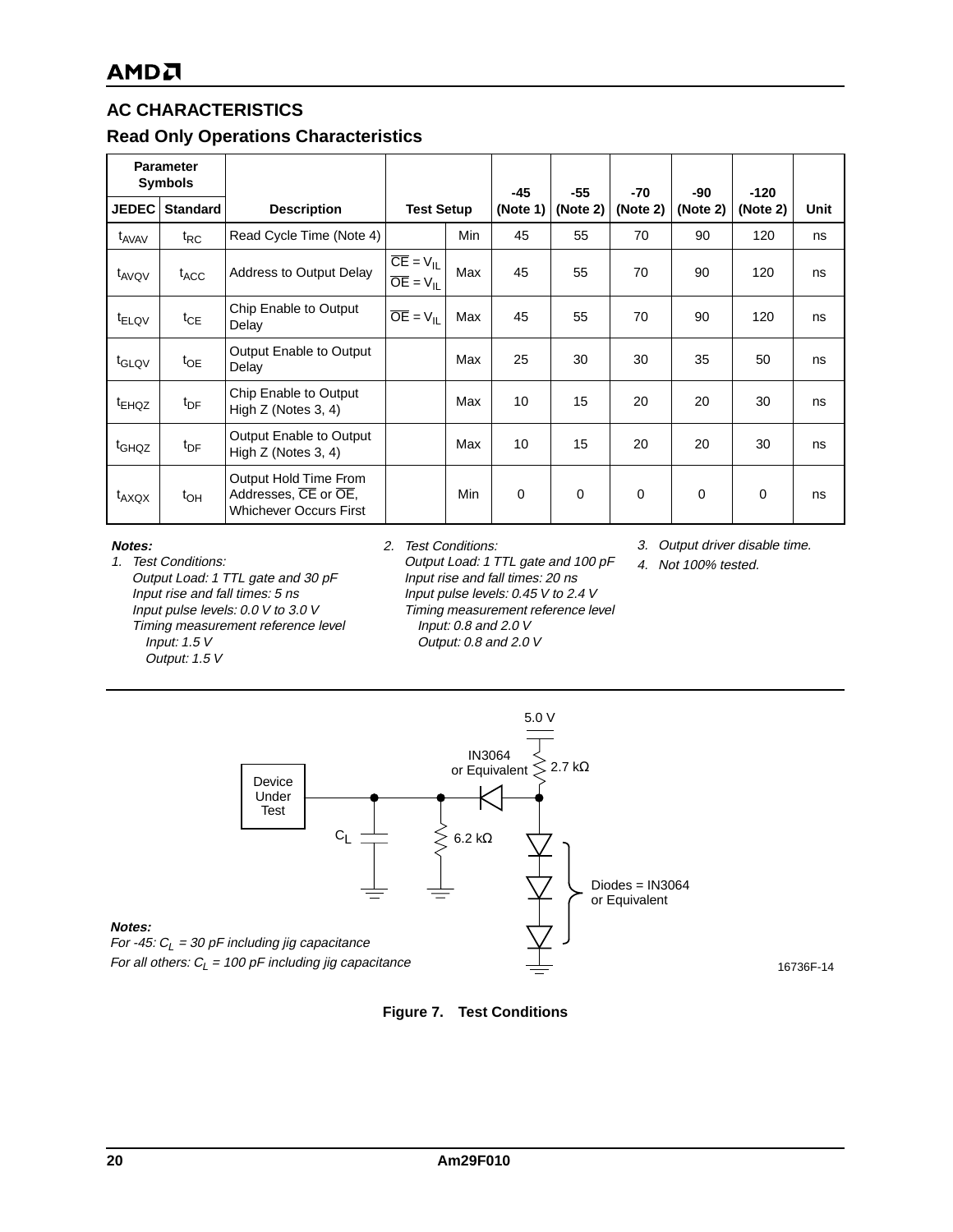# **AC CHARACTERISTICS**

## **Write/Erase/Program Operations**

| <b>Parameter</b><br><b>Symbols</b> |                    |                                     |                                                                                  |            |             |             |          |     |                |      |
|------------------------------------|--------------------|-------------------------------------|----------------------------------------------------------------------------------|------------|-------------|-------------|----------|-----|----------------|------|
| <b>JEDEC</b>                       | <b>Standard</b>    | <b>Description</b>                  |                                                                                  |            | $-45$       | $-55$       | $-70$    | -90 | $-120$         | Unit |
| $t_{AVAV}$                         | $t_{WC}$           | Write Cycle Time (Note 2)           |                                                                                  | <b>Min</b> | 45          | 55          | 70       | 90  | 120            | ns   |
| t <sub>AVWL</sub>                  | $t_{AS}$           | <b>Address Setup Time</b>           |                                                                                  | <b>Min</b> | 0           | $\Omega$    | $\Omega$ | 0   | $\Omega$       | ns   |
| t <sub>WLAX</sub>                  | $t_{AH}$           | <b>Address Hold Time</b>            |                                                                                  | <b>Min</b> | 35          | 45          | 45       | 45  | 50             | ns   |
| t <sub>DVWH</sub>                  | $t_{DS}$           | Data Setup Time                     |                                                                                  | Min        | 20          | 20          | 30       | 45  | 50             | ns   |
| <sup>t</sup> whd x                 | $t_{DH}$           | Data Hold Time                      |                                                                                  | Min        | $\mathbf 0$ | $\mathbf 0$ | $\Omega$ | 0   | 0              | ns   |
|                                    |                    | <b>Output Enable</b>                | Read (Note 2)                                                                    | Min        | $\Omega$    | $\mathbf 0$ | $\Omega$ | 0   | $\Omega$       | ns   |
|                                    | $t_{\text{OEH}}$   | <b>Hold Time</b>                    | Toggle Bit and Data Polling<br>(Note 2)                                          | Min        | 10          | 10          | 10       | 10  | 10             | ns   |
| t <sub>GHWL</sub>                  | t <sub>GHWL</sub>  |                                     | Read Recover Time Before Write<br>( $\overline{OE}$ High to $\overline{WE}$ Low) |            | $\Omega$    | $\Omega$    | $\Omega$ | 0   | $\Omega$       | ns   |
| <sup>t</sup> ELWL                  | $t_{CS}$           | <b>CE</b> Setup Time                |                                                                                  | <b>Min</b> | $\Omega$    | $\Omega$    | $\Omega$ | 0   | $\Omega$       | ns   |
| <sup>t</sup> wheh                  | $t_{CH}$           | CE Hold Time                        |                                                                                  | Min        | 0           | $\mathbf 0$ | $\Omega$ | 0   | $\Omega$       | ns   |
| t <sub>WLWH</sub>                  | $t_{WP}$           | Write Pulse Width                   |                                                                                  | <b>Min</b> | 25          | 30          | 35       | 45  | 50             | ns   |
| <sup>t</sup> WHWL                  | t <sub>WPH</sub>   | Write Pulse Width High              |                                                                                  | Min        | 20          | 20          | 20       | 20  | 20             | ns   |
| t <sub>WHWH1</sub>                 | t <sub>WHWH1</sub> | <b>Byte Programming Operation</b>   |                                                                                  | Typ        | 14          | 14          | 14       | 14  | 14             | μs   |
| t <sub>WHWH2</sub>                 | t <sub>WHWH2</sub> | Sector Erase Operation (Note 1)     |                                                                                  | Typ        | 1.3         | 1.3         | 1.3      | 1.3 | 1.3            | sec  |
|                                    | $t_{VCS}$          | V <sub>CC</sub> Setup Time (Note 2) |                                                                                  | Min        | 50          | 50          | 50       | 50  | 50             | μs   |
|                                    | $t_{\text{VLHT}}$  |                                     | Voltage Transition Time (Note 2)                                                 | Typ        | 4           | 4           | 4        | 4   | $\overline{4}$ | μs   |
|                                    | t <sub>OESP</sub>  |                                     | $\overline{OE}$ Setup Time to $\overline{WE}$ Active (Note 2)                    | Typ        | 4           | 4           | 4        | 4   | $\overline{4}$ | μs   |

5.0 V-only Flash **5.0 V-only Flash**

**Notes:**

1. This does not include the preprogramming time.

2. Not 100% tested.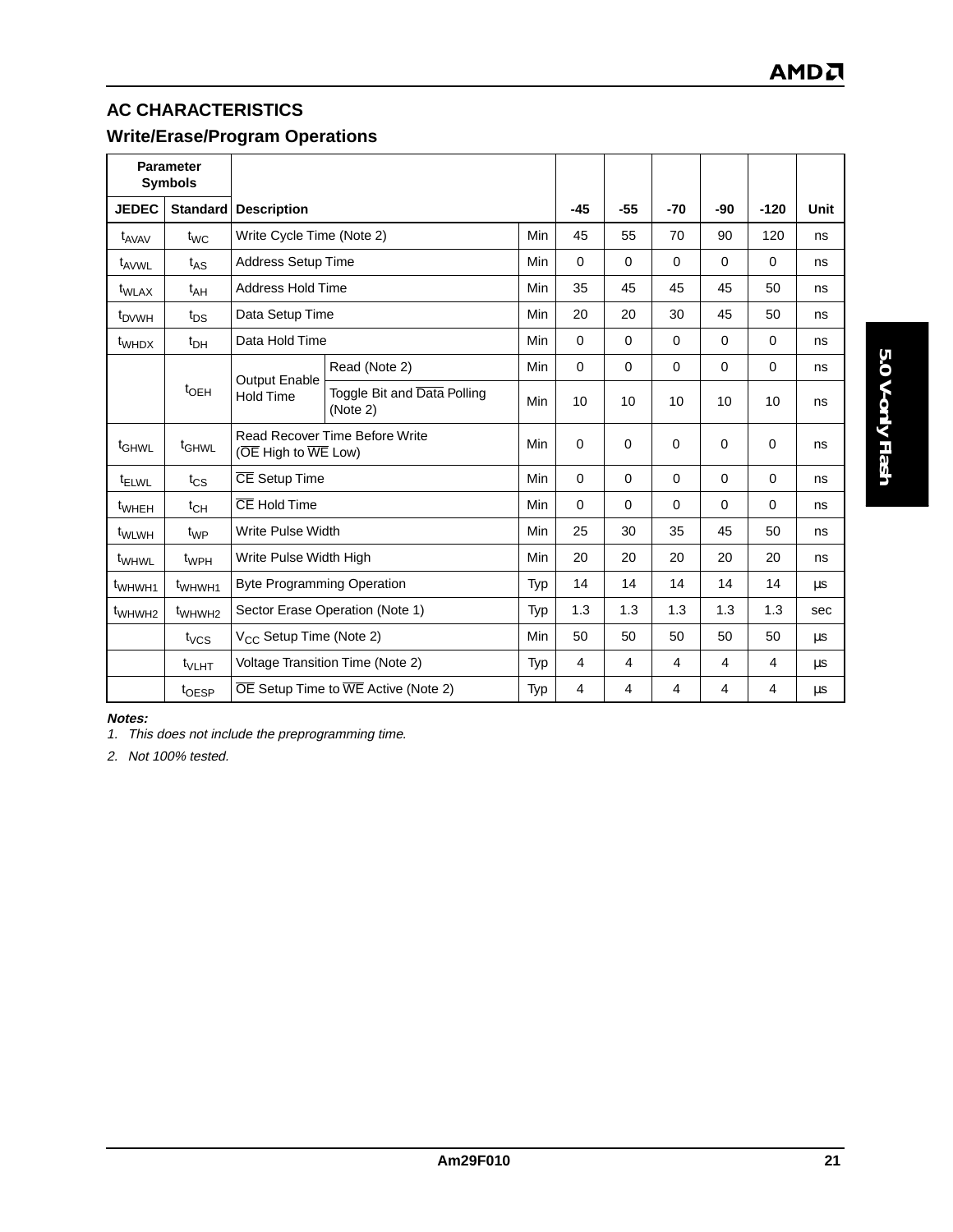## **KEY TO SWITCHING WAVEFORMS**



KS000010



**Figure 8. AC Waveforms for Read Operations**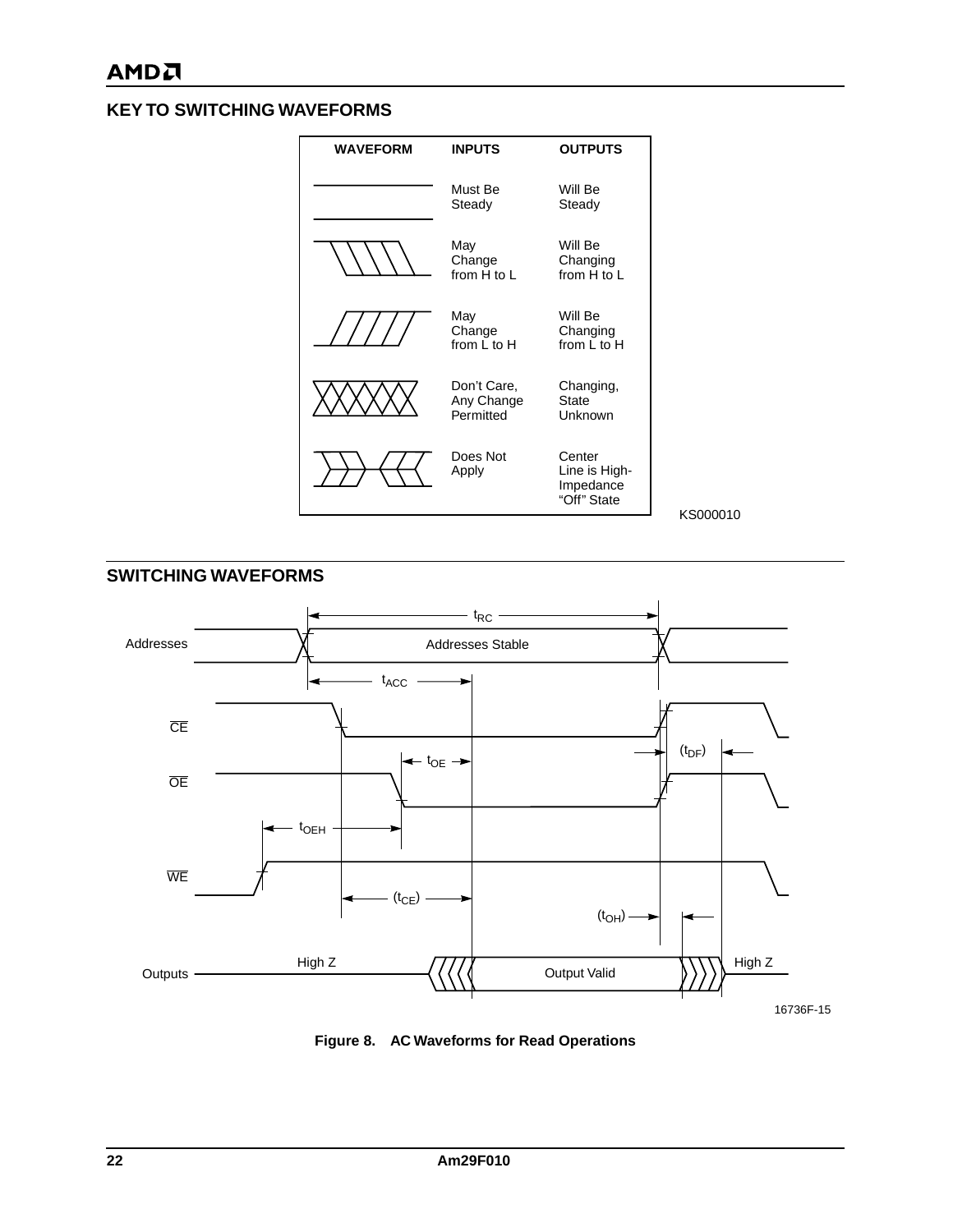#### **SWITCHING WAVEFORMS**



#### **Notes:**

- 1. PA is address of the memory location to be programmed.
- 2. PD is data to be programmed at byte address.
- 3.  $\overline{DQ7}$  is the output of the complement of the data written to the device.
- 4.  $D_{OUT}$  is the output of the data written to the device.
- 5. Figure indicates last two bus cycles of four bus cycle sequence.





**Note:**

SA is the sector address for Sector Erase. Addresses = don't care for Chip Erase.

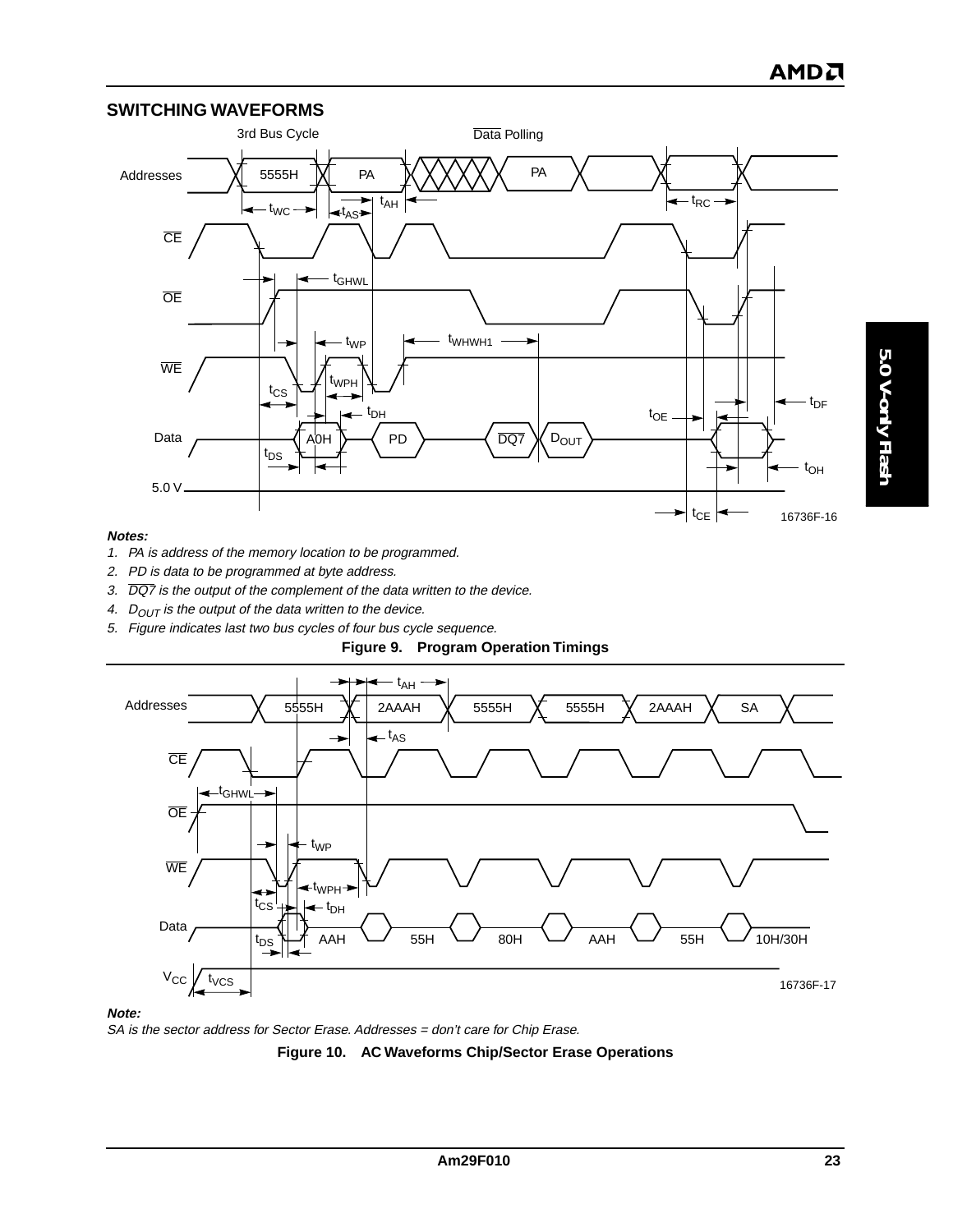# **AMDA**

## **SWITCHING WAVEFORMS**



\*DQ7=Valid Data (The device has completed the Embedded operation).





\*DQ6 stops toggling (The device has completed the Embedded operation).

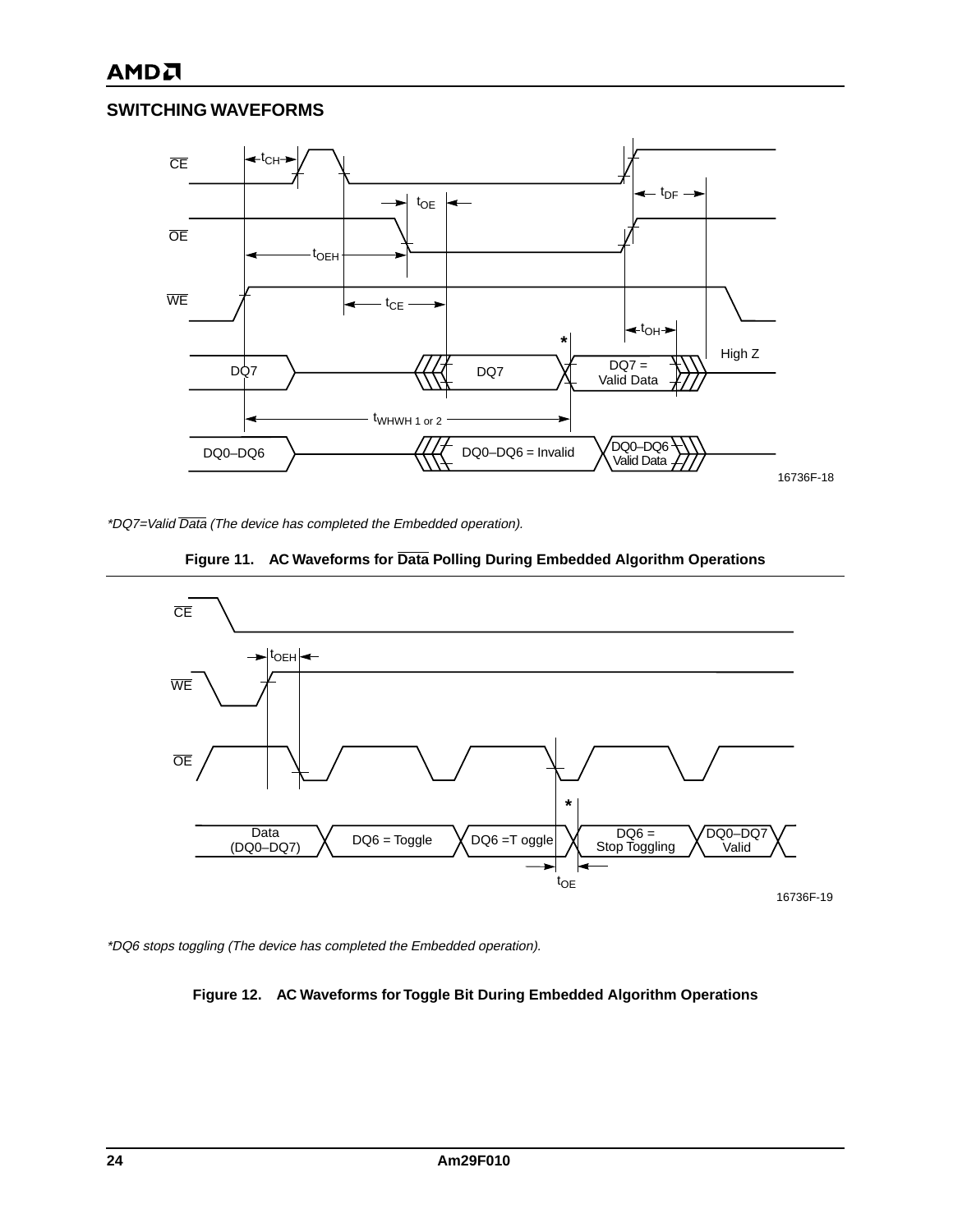# **AC CHARACTERISTICS**

# **Write/Erase/Program Operations**

## **Alternate CE Controlled Writes**

| <b>Parameter</b><br><b>Symbols</b> |                    |                                   |                                      |            |          |          |             |          |             |      |
|------------------------------------|--------------------|-----------------------------------|--------------------------------------|------------|----------|----------|-------------|----------|-------------|------|
| <b>JEDEC</b>                       | <b>Standard</b>    | <b>Description</b>                |                                      |            |          |          |             | -90      | $-120$      | Unit |
| t <sub>AVAV</sub>                  | $t_{\text{WC}}$    | Write Cycle Time (Note 2)         |                                      | Min        | 45       | 55       | 70          | 90       | 120         | ns   |
| <sup>t</sup> AVEL                  | $t_{AS}$           | <b>Address Setup Time</b>         |                                      | Min        | 0        | $\Omega$ | $\Omega$    | $\Omega$ | 0           | ns   |
| <sup>t</sup> ELAX                  | $t_{AH}$           | Address Hold Time                 |                                      | Min        | 35       | 45       | 45          | 45       | 50          | ns   |
| <sup>t</sup> DVEH                  | $t_{DS}$           | Data Setup Time                   |                                      | <b>Min</b> | 20       | 20       | 30          | 45       | 50          | ns   |
| <sup>t</sup> EHDX                  | $t_{DH}$           |                                   | Data Hold Time<br><b>Min</b>         |            | $\Omega$ | 0        | $\Omega$    | 0        | 0           | ns   |
|                                    | $t_{\text{OES}}$   | Output Enable Setup Time (Note 2) |                                      | Min        | 0        | 0        | $\mathbf 0$ | $\Omega$ | $\mathbf 0$ | ns   |
|                                    |                    | Output Enable                     | Read (Note 2)                        | <b>Min</b> | $\Omega$ | $\Omega$ | $\Omega$    | 0        | $\Omega$    | ns   |
|                                    | $t_{\text{OEH}}$   | <b>Hold Time</b>                  | Toggle Bit and Data Polling (Note 2) | <b>Min</b> | 10       | 10       | 10          | 10       | 10          | ns   |
| t <sub>GHEL</sub>                  | $t_{\text{GHEL}}$  |                                   | Read Recover Time Before Write       | Min        | $\Omega$ | 0        | $\Omega$    | $\Omega$ | $\Omega$    | ns   |
| t <sub>WLEL</sub>                  | $t_{WS}$           | CE Setup Time                     |                                      | <b>Min</b> | $\Omega$ | 0        | $\mathbf 0$ | 0        | 0           | ns   |
| <sup>t</sup> EHWH                  | $t_{WH}$           | CE Hold Time                      |                                      | <b>Min</b> | $\Omega$ | $\Omega$ | $\Omega$    | 0        | $\Omega$    | ns   |
| <sup>t</sup> ELEH                  | $t_{CP}$           | Write Pulse Width                 |                                      | <b>Min</b> | 25       | 30       | 35          | 45       | 50          | ns   |
| <sup>t</sup> EHEL                  | $t_{\text{CPH}}$   | Write Pulse Width High            |                                      | Min        | 20       | 20       | 20          | 20       | 20          | ns   |
| t <sub>WHWH1</sub>                 | t <sub>WHWH1</sub> | <b>Byte Programming Operation</b> |                                      | Typ        | 14       | 14       | 14          | 14       | 14          | μs   |
| t <sub>WHWH2</sub>                 | t <sub>WHWH2</sub> |                                   | Sector Erase Operation (Note 1)      | Typ        | 1.3      | 1.3      | 1.3         | 1.3      | 1.3         | sec  |

#### **Notes:**

1. This does not include the preprogramming time.

2. Not 100% tested.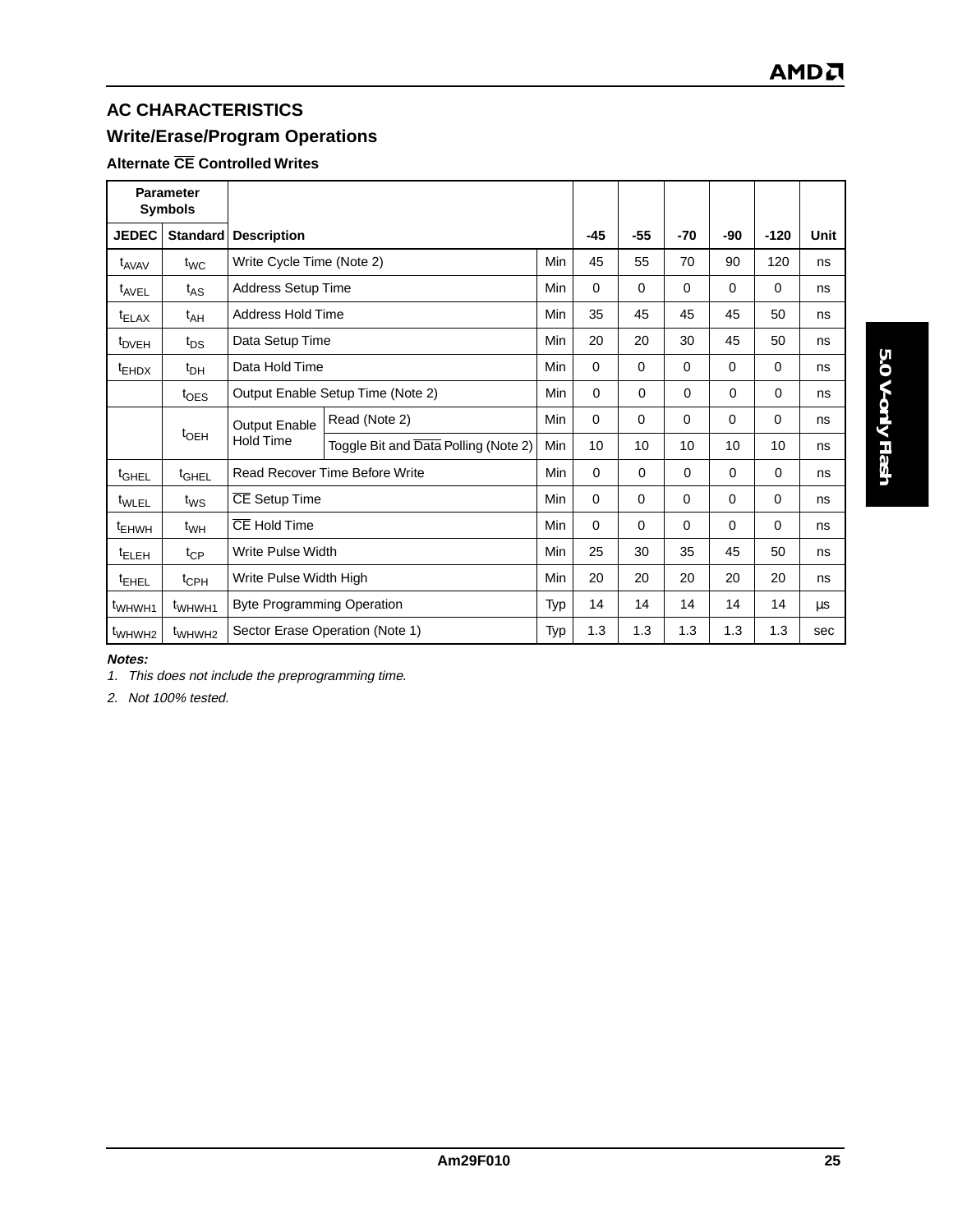

16736F-20

- 1. PA is address of the memory location to be programmed.
- 2. PD is data to be programmed at byte address.
- 3.  $\overline{DQ7}$  is the output of the complement of the data written to the device.
- 4.  $D_{OUT}$  is the output of the data written to the device.
- 5. Figure indicates last two bus cycles of four bus cycle sequence.

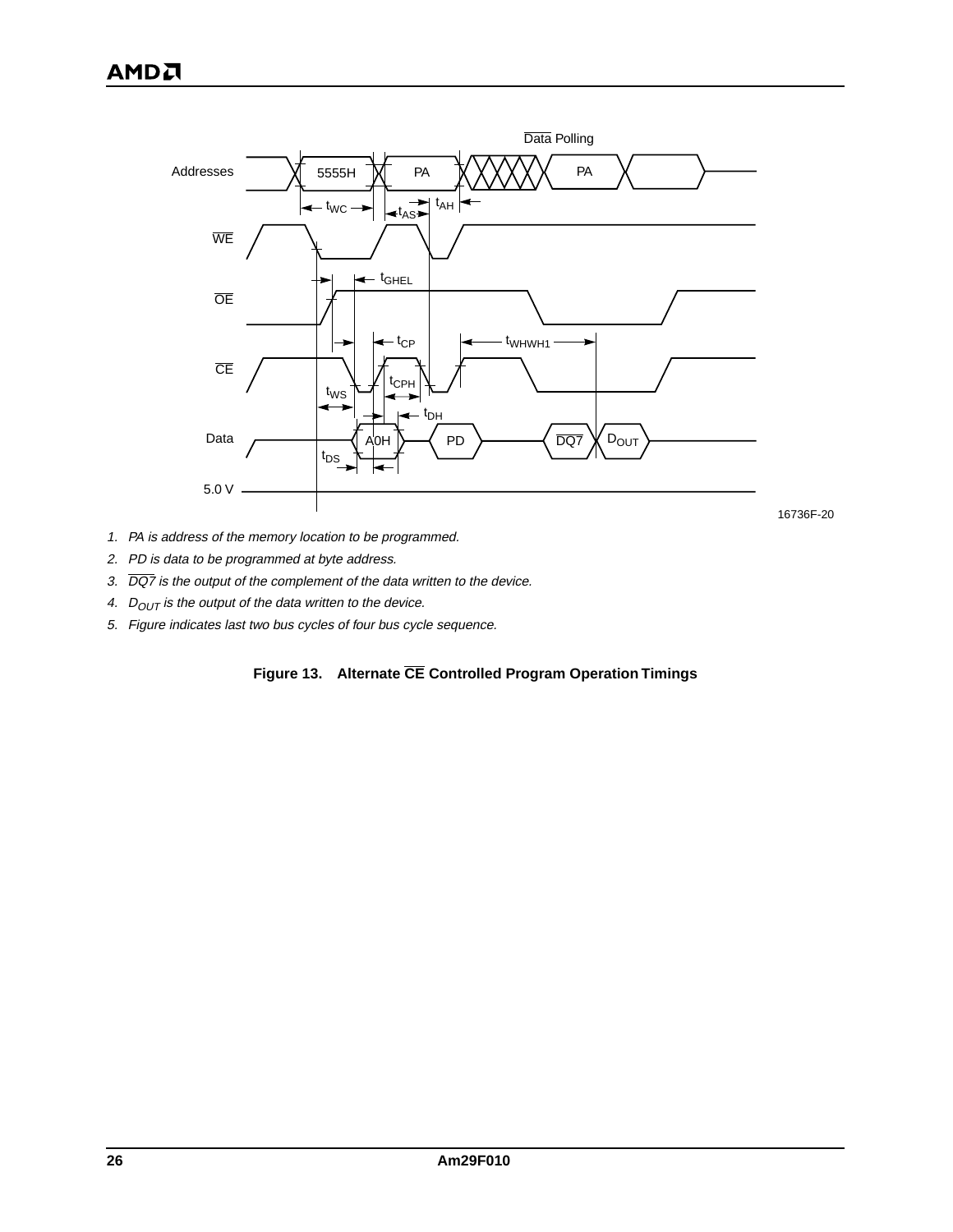## **ERASE AND PROGRAMMING PERFORMANCE**

|                        | Limits       |                   |      |                                           |
|------------------------|--------------|-------------------|------|-------------------------------------------|
| <b>Parameter</b>       | Typ (Note 1) | Max               | Unit | <b>Comments</b>                           |
| Chip/Sector Erase Time |              | 15 (Note 1)       | sec  | Excludes 00H programming prior to erasure |
| Byte Programming Time  | 14           | 1000 (Note 3)     | μs   | Excludes system-level overhead (Note 4)   |
| Chip Programming Time  | 1.8          | 12.5 (Notes 3, 5) | sec  | Excludes system-level overhead (Note 4)   |

#### **Notes:**

- 1. 25°C, 5.0 V  $V_{CC}$ , 100,000 cycles.
- 2. Although Embedded Algorithms allow for longer chip program and erase time, the actual time will be considerably less since bytes program or erase significantly faster than the worst case byte.
- 3. Under worst case condition of 90°C, 4.5 V  $V_{CC}$ , 100,000 cycles.
- 4. System-level overhead is defined as the time required to execute the four bus cycle command necessary to program each byte. In the preprogramming step of the Embedded Erase algorithm, all bytes are programmed to 00H before erasure.
- 5. The Embedded Algorithms allow for 48 ms byte program time. DQ5 = "1" only after a byte takes the theoretical maximum time to program. A minimal number of bytes may require significantly more programming pulses than the typical byte. The majority of the bytes will program within one or two pulses. This is demonstrated by the Typical and Maximum Programming Times listed above.
- 6. 100,000 program/erase cycles is guaranteed; 1,000,000 program/erase cycles is typical.

## **LATCHUP CHARACTERISTICS**

|                                                                                           | Min               | Max               |
|-------------------------------------------------------------------------------------------|-------------------|-------------------|
| Input Voltage with respect to $V_{\rm SS}$ on all pins except I/O pins (Including A9)     | $-1.0V$           | 13.5V             |
| Input Voltage with respect to $V_{SS}$ on all I/O pins                                    | $-1.0V$           | $V_{CC}$ + 1.0 V  |
| l Current                                                                                 | $-100 \text{ mA}$ | $+100 \text{ mA}$ |
| Includes all pins except $V_{CC}$ . Test conditions: $V_{CC} = 5.0$ V, one pin at a time. |                   |                   |

## **TSOP PIN CAPACITANCE**

| <b>Parameter</b><br>Symbol | <b>Parameter Description</b> | <b>Test Setup</b>    | Typ | Max | Unit |
|----------------------------|------------------------------|----------------------|-----|-----|------|
| $C_{IN}$                   | Input Capacitance            | $V_{IN} = 0$         | 6   | 7.5 | рF   |
| $C_{\text{OUT}}$           | <b>Output Capacitance</b>    | $V_{\text{OUT}} = 0$ | 8.5 | 12  | рF   |
| C <sub>IN2</sub>           | Control Pin Capacitance      | $V_{IN} = 0$         | 7.5 | 9   | рF   |

**Notes:**

1. Sampled, not 100% tested.

2. Test conditions  $T_A = 25^{\circ}$ C,  $f = 1.0$  MHz.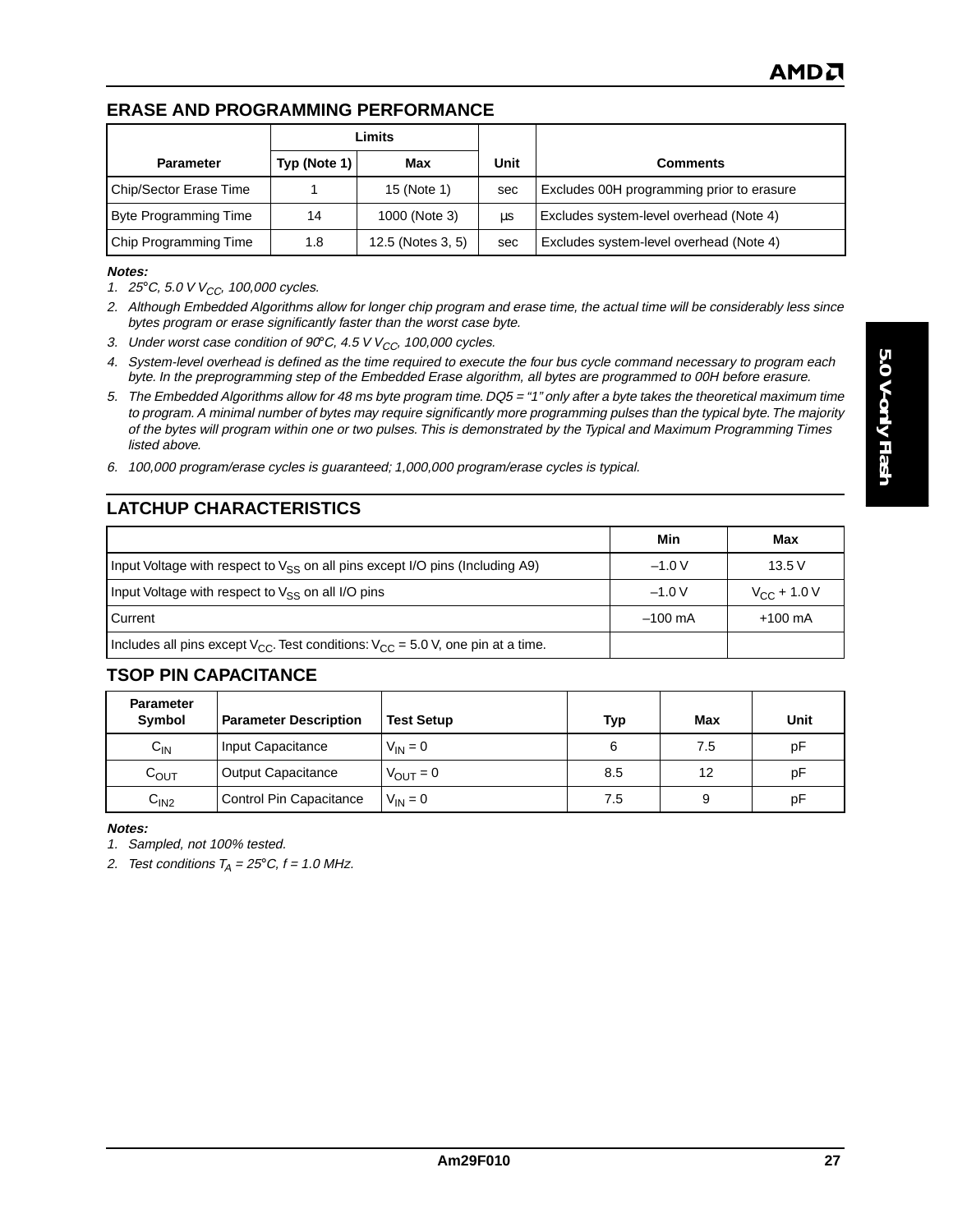## **PLCC PIN CAPACITANCE**

| <b>Parameter</b><br>Symbol | <b>Parameter Description</b> | <b>Test Setup</b>    | Typ | Max | Unit |
|----------------------------|------------------------------|----------------------|-----|-----|------|
| $C_{IN}$                   | Input Capacitance            | $V_{IN} = 0$         |     |     | рF   |
| $C_{\text{OUT}}$           | <b>Output Capacitance</b>    | $V_{\text{OUT}} = 0$ |     | 12  | рF   |
| C <sub>IN2</sub>           | Control Pin Capacitance      | $V_{\rm PP} = 0$     |     | 12  | рF   |

**Notes:**

1. Sampled, not 100% tested.

2. Test conditions  $T_A = 25^{\circ}C$ ,  $f = 1.0$  MHz.

#### **PDIP PIN CAPACITANCE**

| <b>Parameter</b><br>Symbol | <b>Parameter Description</b> | <b>Test Setup</b>    | Typ | Max | Unit |
|----------------------------|------------------------------|----------------------|-----|-----|------|
| $\mathtt{C_{IN}}$          | Input Capacitance            | $V_{IN} = 0$         |     | 6   | pF   |
| $\mathtt{C_{OUT}}$         | <b>Output Capacitance</b>    | $V_{\text{OUT}} = 0$ |     | 12  | pF   |
| C <sub>IN2</sub>           | Control Pin Capacitance      | $V_{PP} = 0$         |     | 12  | рF   |

**Notes:**

1. Sampled, not 100% tested.

2. Test conditions  $T_A = 25^{\circ}C$ ,  $f = 1.0$  MHz.

## **DATA RETENTION**

| Parameter                           | <b>Test Conditions</b> | Min | Unit  |
|-------------------------------------|------------------------|-----|-------|
| Minimum Pattern Data Retention Time | $150^{\circ}$ C        | 10  | Years |
|                                     | $125^{\circ}$ C        | 20  | Years |